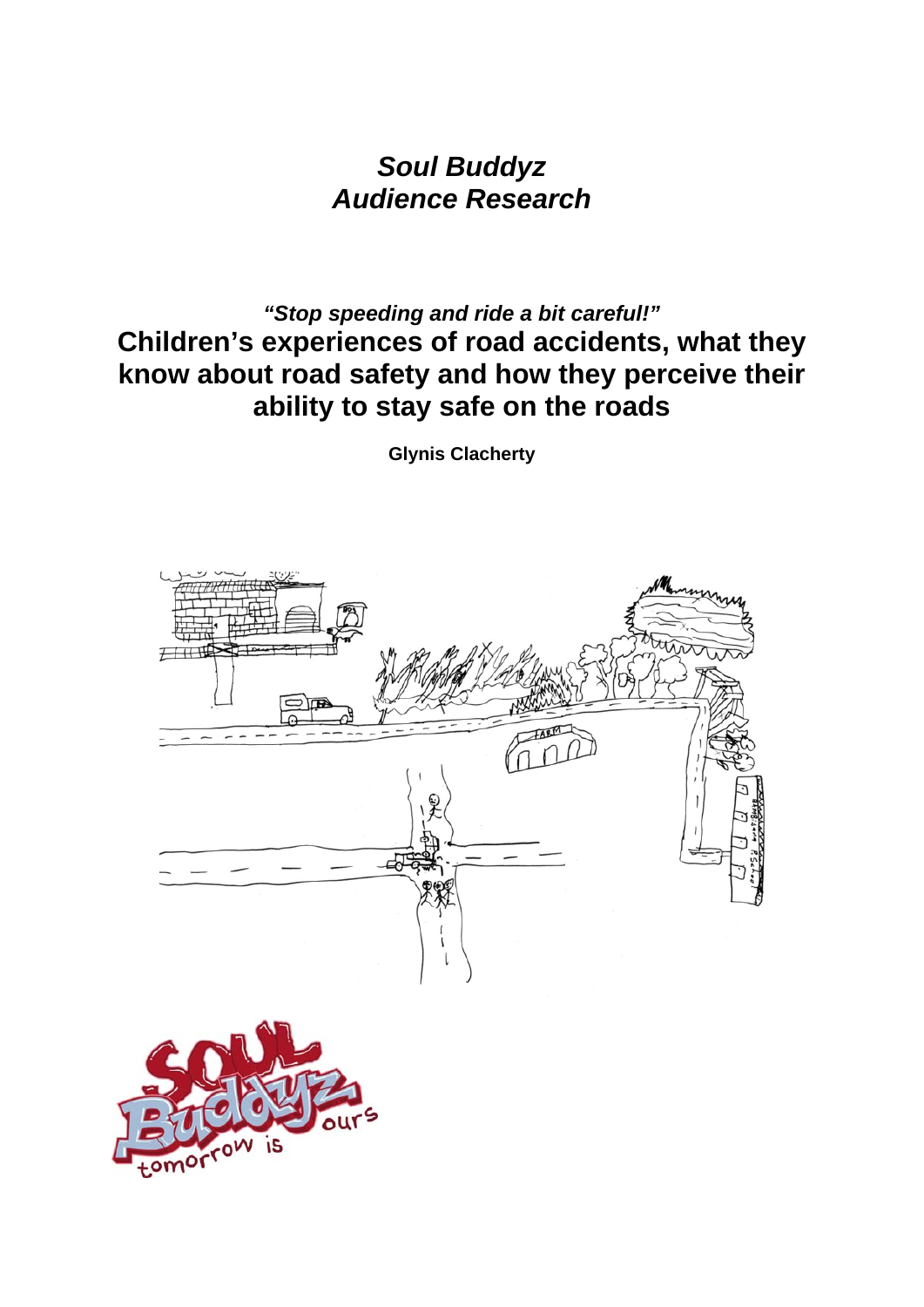### *Research conducted for Soul Buddyz by*



**Clacherty & Associates Education and Social Development (Pty) Ltd**  PO Box 613, Auckland Park, 2006, South Africa Telephone: (+27) 011-482-4083 E-mail: glynis@clacherty.co.za

Photos: Suzy Bernstein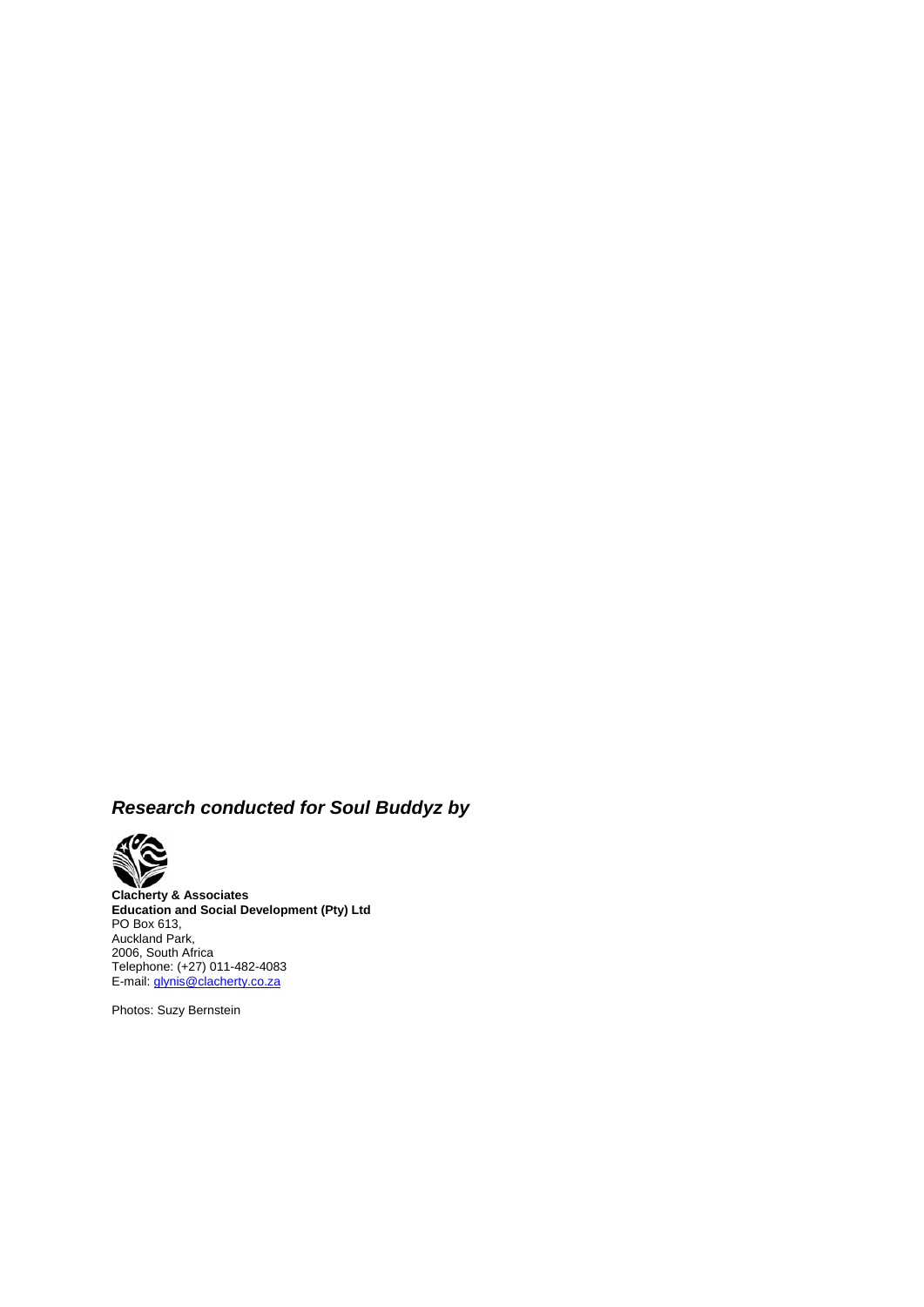| <b>Contents</b>                                                                                                                                                                                                                | Page                                            |
|--------------------------------------------------------------------------------------------------------------------------------------------------------------------------------------------------------------------------------|-------------------------------------------------|
| <b>Recommendations</b>                                                                                                                                                                                                         | Ϊİ                                              |
| 1. Introduction                                                                                                                                                                                                                | 3                                               |
| <b>Introduction to Soul Buddyz</b><br>The Soul City research and development process                                                                                                                                           | 3<br>3                                          |
| 2. Research approach                                                                                                                                                                                                           | 3                                               |
| <b>Child participation</b><br>Ethics<br>Appropriate activities<br><b>Research aims</b><br><b>Research groups and activities</b><br>Data analysis                                                                               | 3<br>6<br>$\overline{7}$<br>$\cal{G}$<br>9<br>9 |
| 3. Findings from participatory groups                                                                                                                                                                                          | 10                                              |
| Theme 1: Fear of road accidents<br>Theme 2: Children as witnesses to road accidents<br>Theme 3: Knowledge about road safety<br>Theme 4: Protection strategies children employ<br>Theme 5: Sense of power to protect themselves | 10<br>16<br>19<br>23<br>25                      |
| 4. Analysis                                                                                                                                                                                                                    | 28                                              |
| 5. References                                                                                                                                                                                                                  | 30                                              |
| 6. Appendix 1: Statement of Ethics                                                                                                                                                                                             | 31                                              |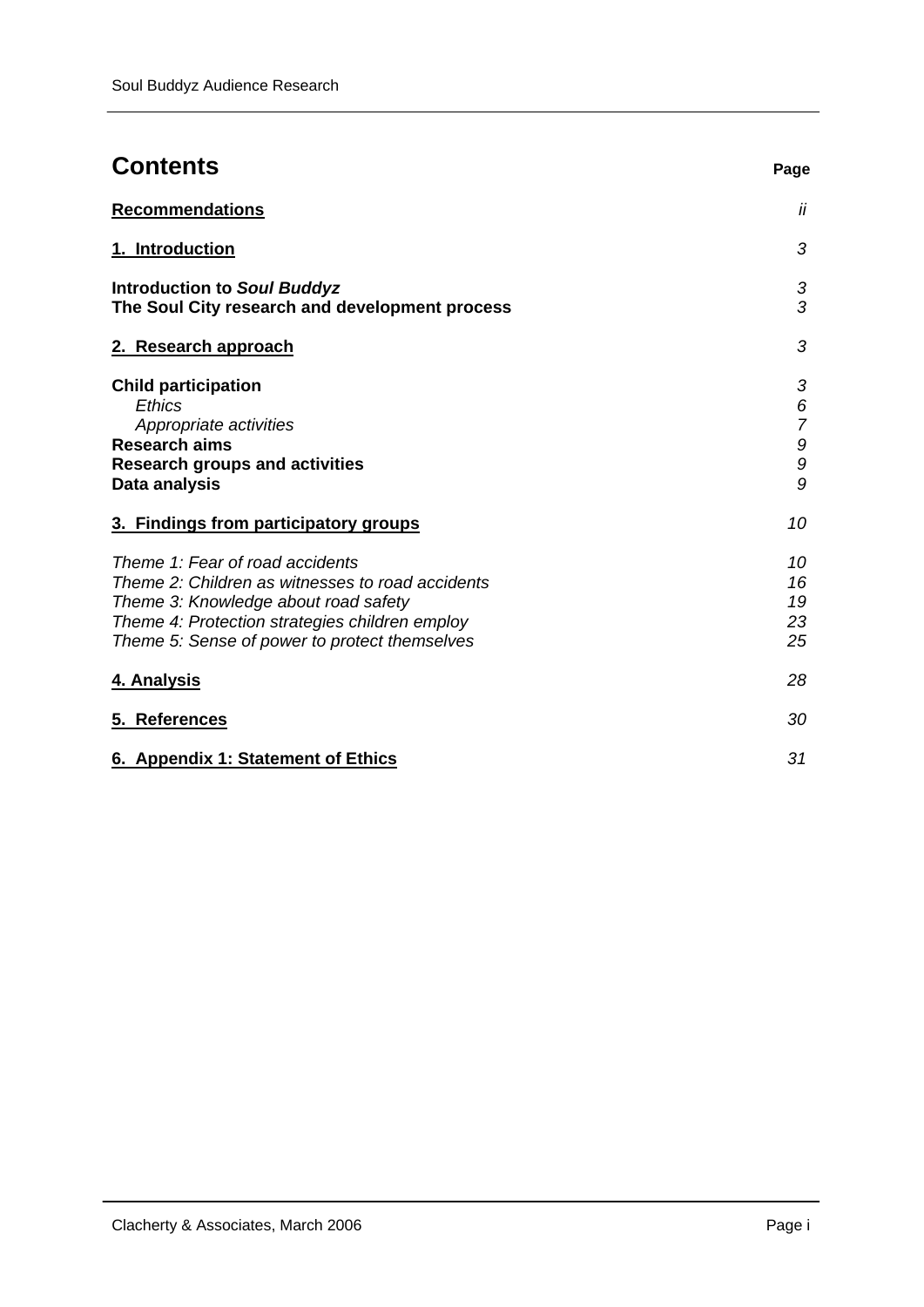# **Recommendations for** *Soul Buddyz*

- The journey to school is a daily fear for many children in South Africa and if the *Soul Buddyz* series could reflect this it would resonate with many children and serve to support the protective strategies they employ to keep themselves safe.
- In spite of the fact that children do appear to have a high degree of knowledge about road safety the series should reinforce the key safety messages. Pedestrian and school transport issues are particularly important.
- Parents seem to engage children around the issue of road safety but teachers do not seem to do so as much. The series could role model teacher engagement.
- It seems that road safety is not dealt with as much as it could be in schools. *Soul Buddyz* should produce learning material rooted in children's experience that deals with the key knowledge areas as well as how to negotiate around the issue of road safety with adults.
- The series should show school communities (children, SGBs, parents and teachers) engaging with the environmental issues relating to road safety such as the placement of speed humps, closing roads and the placement of traffic lights, scholar patrols and traffic officers.
- Advocacy around the fact that fear of a traffic accident dominates many children's day needs to be a focus of the series. This advocacy should include educating the public that road safety is an environmental issue that should be a development priority.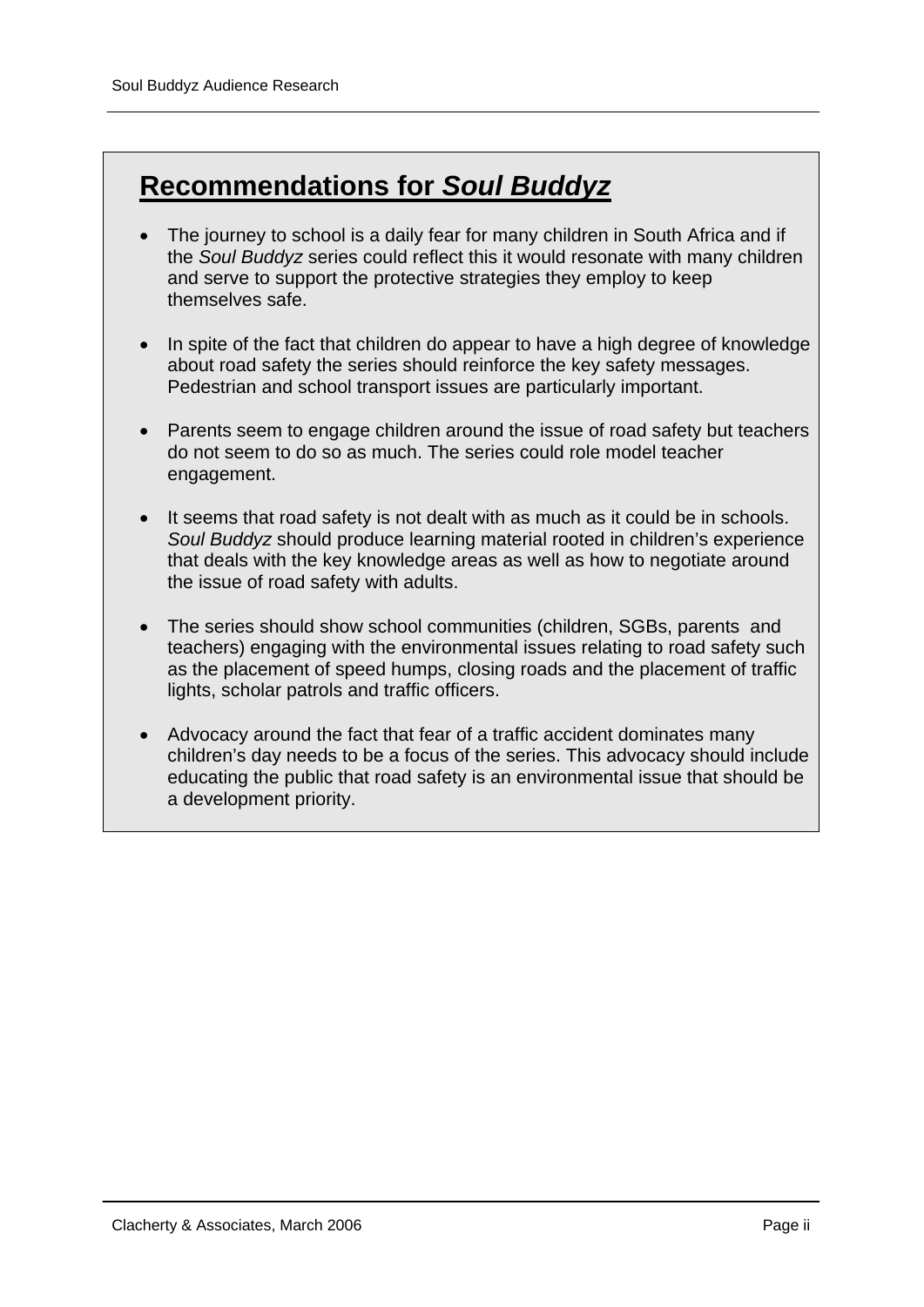# **1. Introduction**

### **Introduction to** *Soul Buddyz*

*Soul Buddyz* is a multi media edutainment vehicle created for 8 to 12 year olds by the Soul City Institute for Health and Development Communication. It consists of a television drama, radio drama and print materials. The first television drama series was aired on SABC 1 during 2001. Since then two further series have been screened and *Soul Buddyz* has become an important part of life for many South African children, particularly now many of them belong to the *Soul Buddyz* club programme which operates in schools all over the country. A new *Soul Buddyz* series is planned and this report forms part of the formative research for the television series.

The new series of *Soul Buddyz* will deal with the following issues:

- Road safety
- Psychological trauma related to crime and violence
- HIV/AIDS

This report covers the road safety theme.

#### **The Soul City research and development process**

Over the years Soul City has developed a particular approach to the creation of a mass media vehicle such as *Soul Buddyz*. This includes an extensive consultation and research process that ensures that all stakeholders and target groups have input into the materials. The research reported on here is part of the target audience research for the new *Soul Buddyz* series.

This research, along with a literature review and input from stakeholders, will be discussed at a message design workshop. The messages will inform the script writing process for the TV drama. Once the scripts have been written they will be tested with the target audience and only then finalised.

## **2. Research approach**

### **Child participation**

Children participate throughout the creation of the *Soul Buddyz* series. This strong commitment to child participation is motivated by a number of factors.

Firstly, the right of children to participate in issues that will affect them is enshrined in the Convention on the Rights of the Child (CRC), to which South Africa is a signatory.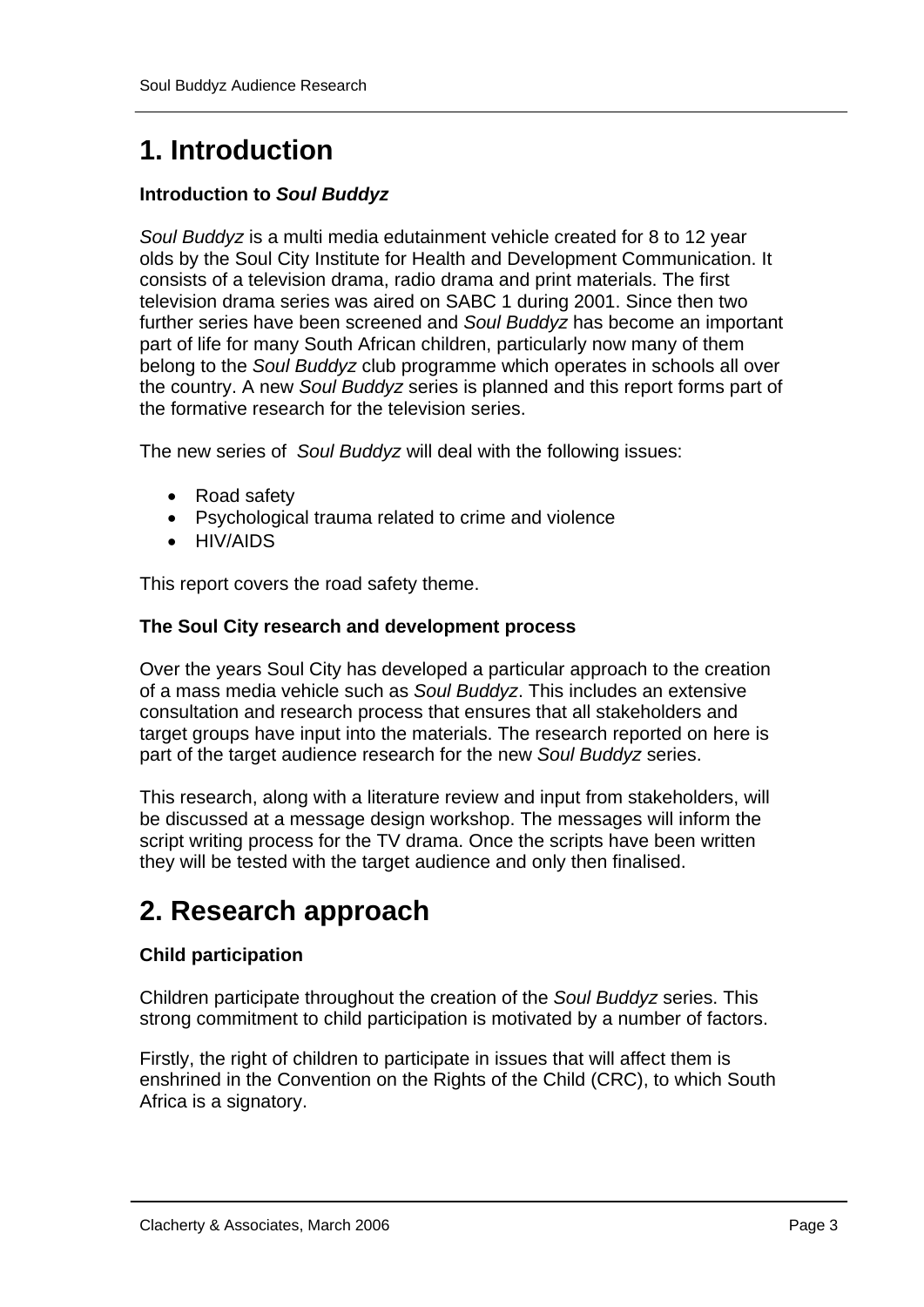*States parties shall assure to the child who is capable of forming his or her own views the right to express those views freely in all matters affecting the child…* (Article 12 of the Convention on the Rights of the Child)

Clearly, within the context of the CRC children have a right to participate in the creation of media such as *Soul Buddyz*. It is not enough, however, to say that children have a right to participate. It is also important to understand why they should participate.



Children's participatory rights are legitimated in a number of different ways. The most common arguments are summed up in the following three points (adapted from Kjørholt and Qvortrup, 2000).

1) The first argument for children's participation suggests that participation is in the best interests of children. It contributes to a positive development of individual identity, competence and a sense of responsibility.

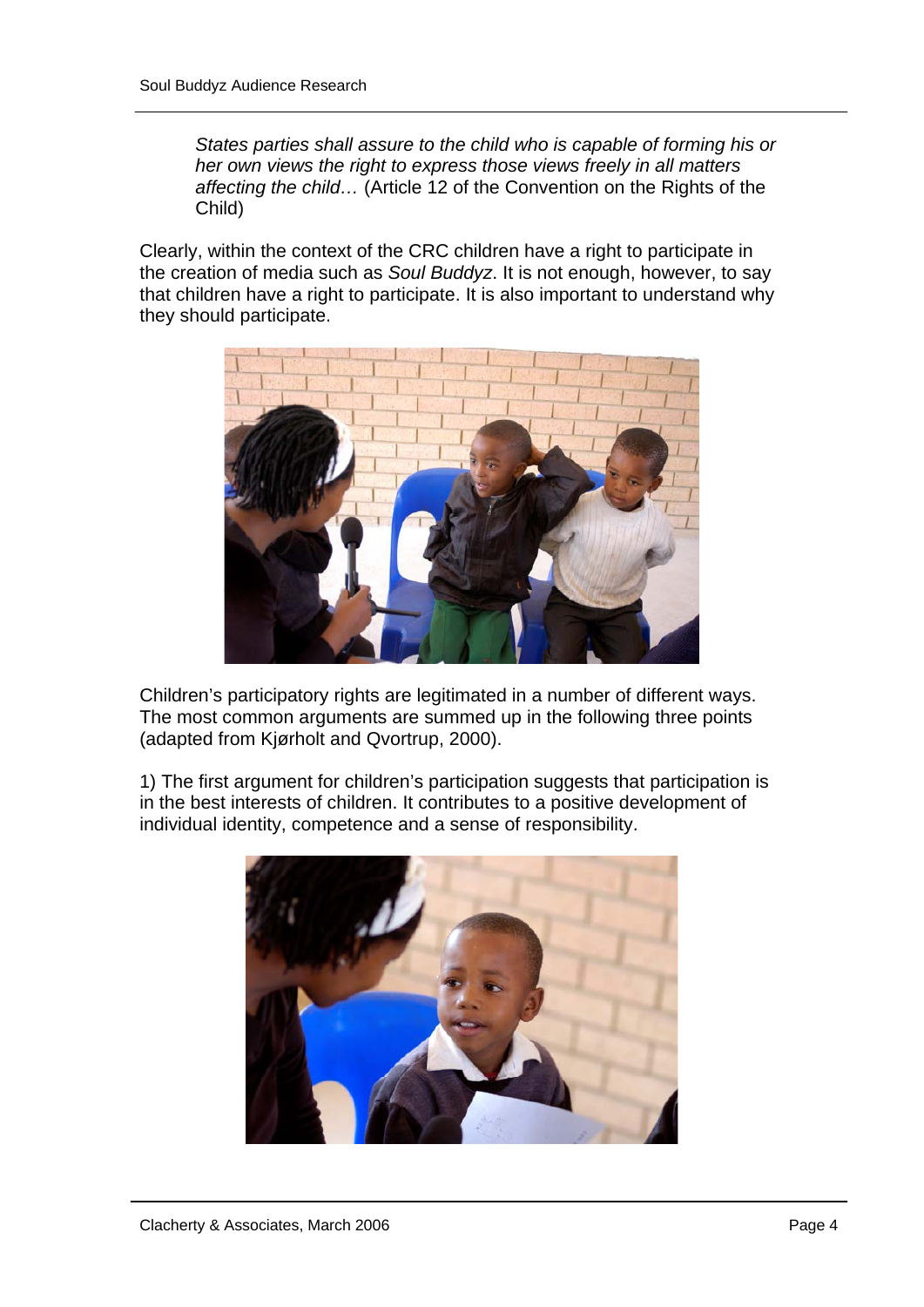2) The second argument for children's participation emphasises the way in which children's social participation constitutes an important area for social democratisation insofar as it represents the extension of some democratic rights to a disenfranchised group.



3) The third argument is that children's participation in social processes gives us access to essential information that we could get from no other source, thereby making society a better place for all of us. The following quote sums up this argument:

*Developing better methods of working with children and enabling their participation is beneficial not only to children. By including some previously invisible groups we are making our research, our programmes and our communities [and our media] more inclusive, more functional and effective. Omitting a large sector of society means that everyone loses and fails to see the bigger picture. If we are unaware of the problems and issues that concern children and young people we cannot hope to devise strategies or solutions [or media] that will address their concerns, and will constantly be struggling to make sense of the world without some of the vital information we need.* (Ivan-Smith and Johnson, 1998, p299)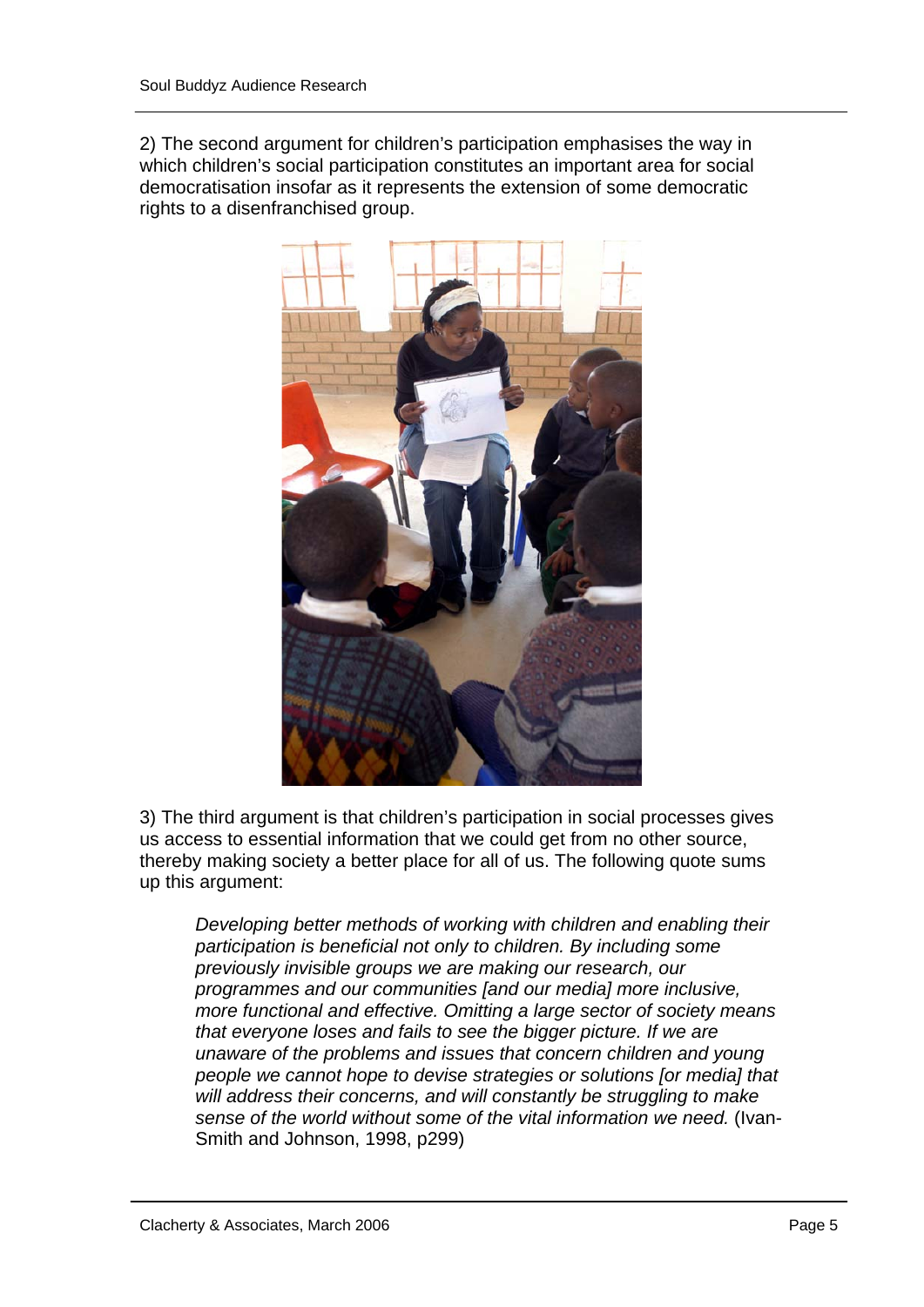This last argument is perhaps the most important in the context of the creation of *Soul Buddyz*. If we want a media vehicle that educates while it entertains, it must take into account the real problems and issues that concern young people. We can only do this if we allow them to participate in the making of the media at an early stage in the process.



Boyden and Ennew (1997) point out that if children's participation is to be more than token it needs to be devised in such a way as to take particular ethical issues into account and to make sure the activities are suited to the ages and stages of development of the children and youth. Both these issues were taken into account in this work.

#### *Ethics*

An adapted form of the ethical guideline for research work with children reproduced in Boyden and Ennew's (1997) publication on research with children (see Appendix 1) was applied in this work.

In addition another key ethical principle was applied in this research.

*It is not ethical to expose a child already vulnerable to any additional risk through an investigation that carries no benefit for the child. Interviews about painful subjects should be performed with the principle of 'least harm'* (Boyden and Ennew, 1997, p43).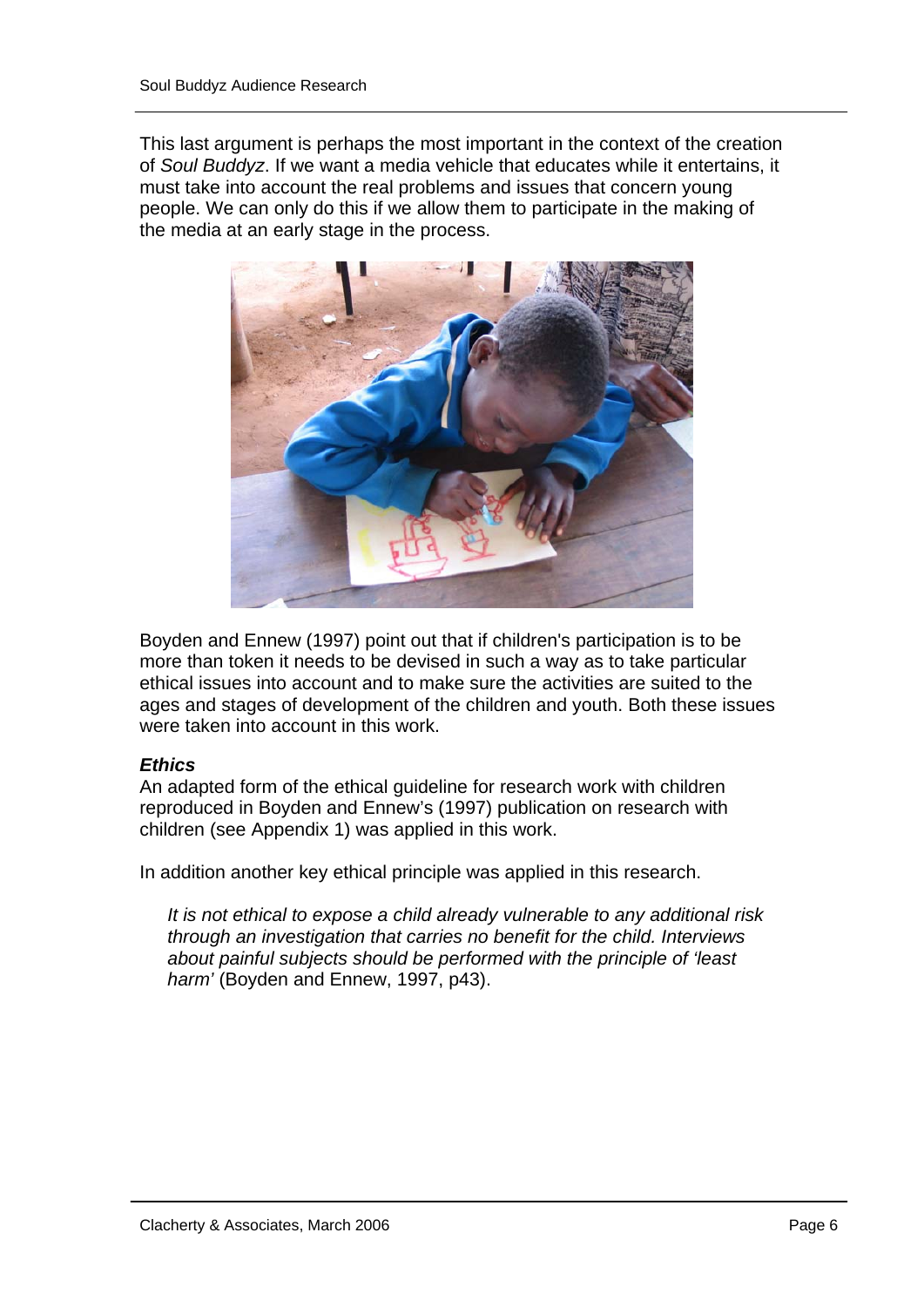

Researchers who ran the focus group discussions were aware that some of the topics we were exploring could touch on sensitive and difficult issues for many children. The principle of 'minimising harm' was applied throughout.

Practically this meant that researchers made it possible for children to withdraw at any stage, were sensitive about issues which might have caused shame or embarrassment, did not challenge the child about answers given, and did not ask questions which could have been upsetting. They also created an environment in which children could tell just as much of their story as they felt safe to tell. They did not probe about the details of a painful event, nor ask about a child's feelings. What the child offered was accepted, even if not all the details were present. Note that this applies only to information that was potentially painful. In other situations the researchers used secondary questions to probe for details.

In addition, ensuring complete confidentiality of data was another way in which we sought to minimise harm. Particular schools are not named in the research report and descriptors are used to identify quotes.

#### *Appropriate activities*

To make sure the research was truly participatory group activities were devised in such a way that

*…children's ideas and perceptions could be expressed in their own terms without being blocked or misrepresented by the ways adults think and talk.* (Boyden and Ennew, 1997, p45).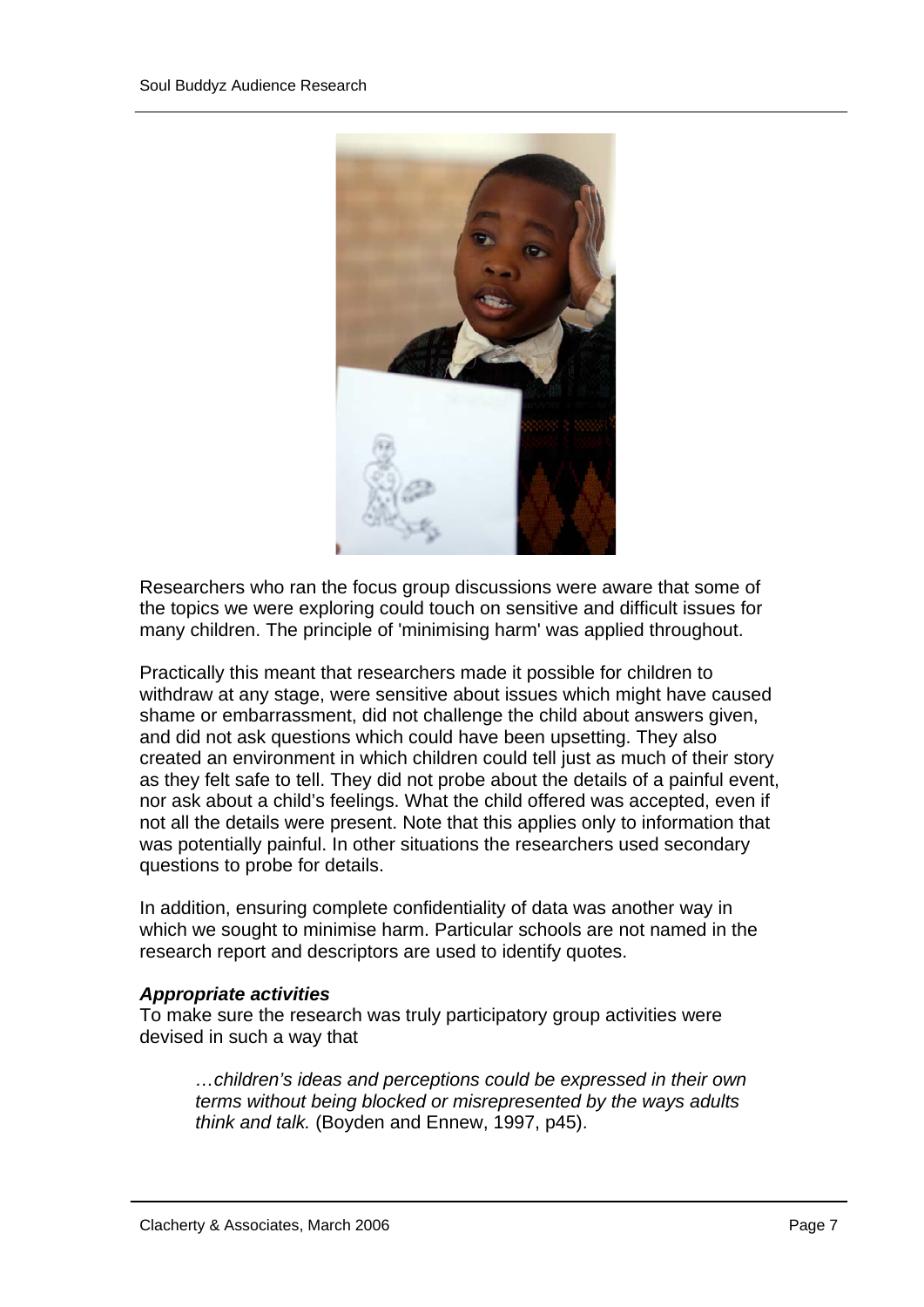This meant that we used techniques that were less dependant on words, for example mapping and drawing.



We also attempted to reduce the power relationships between children and adults in the research process by playing games with children before we began the work and by working in a space where children felt comfortable.

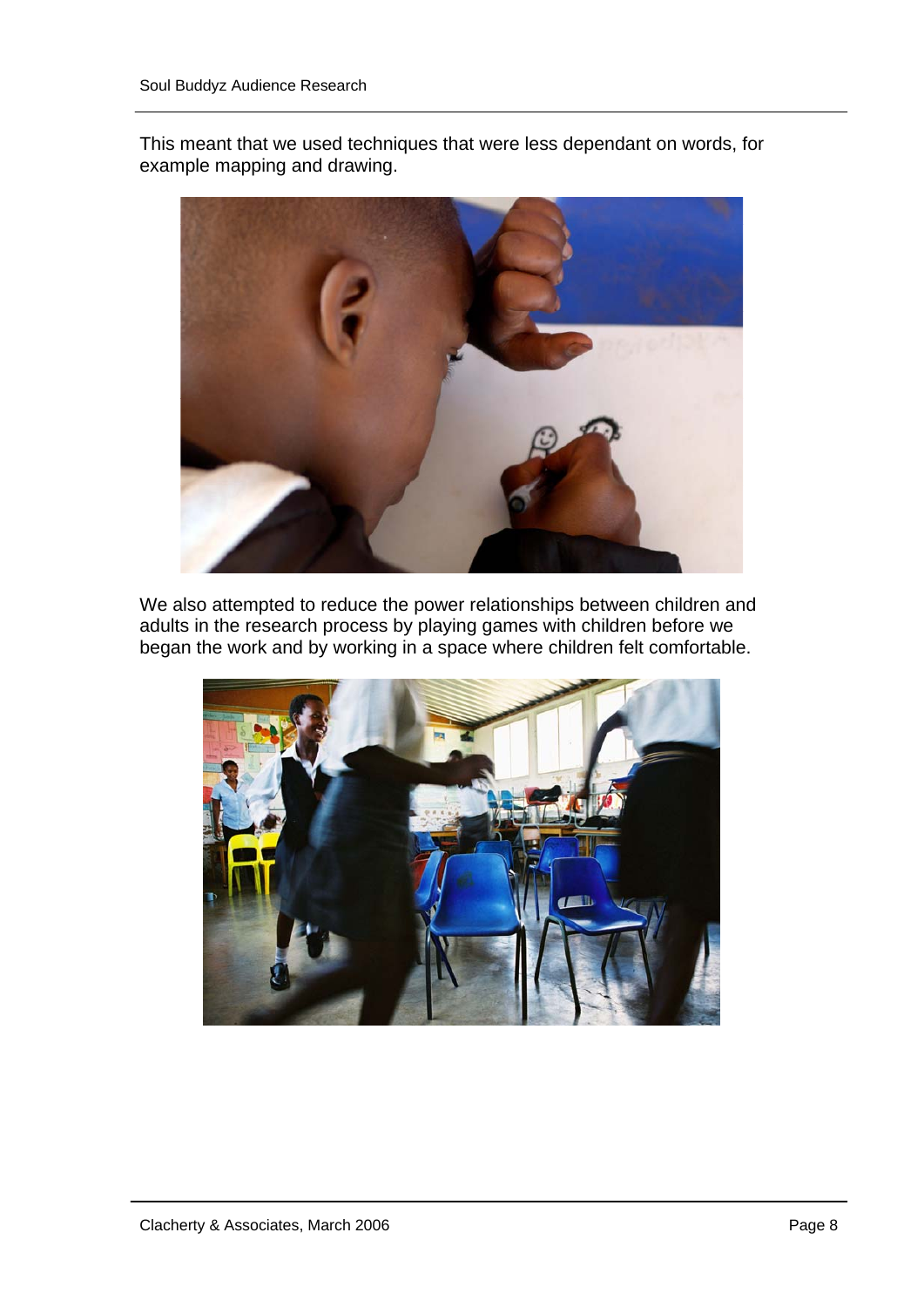#### **Research aims**

The audience research on road safety aimed to understand:

- Children's perceptions of how safe the road environment is and their knowledge of danger spots in their local area;
- Their experiences of road accidents;
- Their knowledge of dangerous practices;
- Their knowledge of prevention strategies;
- Their sense of a child's power/ability to prevent accidents themselves.

#### **Research groups and activities**

The research consisted of a series of participatory discussion groups held with randomly selected children aged between 8 and 12 from a diverse range of environments in 6 provinces around South Africa.

The following table outlines the range of groups who participated in the research around road safety.

| <b>Province</b> | Age       | Area                     | Language        |
|-----------------|-----------|--------------------------|-----------------|
| Gauteng         | $11 - 12$ | Katlehong                | IsiZulu/seSotho |
|                 |           | township                 |                 |
| Gauteng         | $8 - 10$  | Eastern suburbs          | English         |
|                 |           | Johannesburg             |                 |
| W Cape          | $8 - 10$  | Cape Flats               | Afrikaans       |
|                 |           | coloured                 |                 |
|                 |           | township                 |                 |
| <b>NWP</b>      | $11 - 12$ | <b>Traditional rural</b> | Tswana          |
| <b>NWP</b>      | $8 - 10$  | Farming rural            | Tswana          |
| Mpumulanga      | $11 - 12$ | Middleburg               | siSwati         |
|                 |           | Informal                 |                 |
|                 |           | settlement               |                 |
| Mpumulanga      | $11 - 12$ | Farming rural            | siSwati         |
| KwaZulu/Natal   | $11 - 12$ | Pinetown                 | English         |
|                 |           | Suburban                 |                 |

Total children: 80

#### **Data analysis**

Group discussion took place in the children's home language. All the discussion during the participatory workshops was taped, translated and transcribed. These transcripts formed the data that were then analysed. The transcripts were analysed using a standard qualitative data analysis tool, thematic analysis.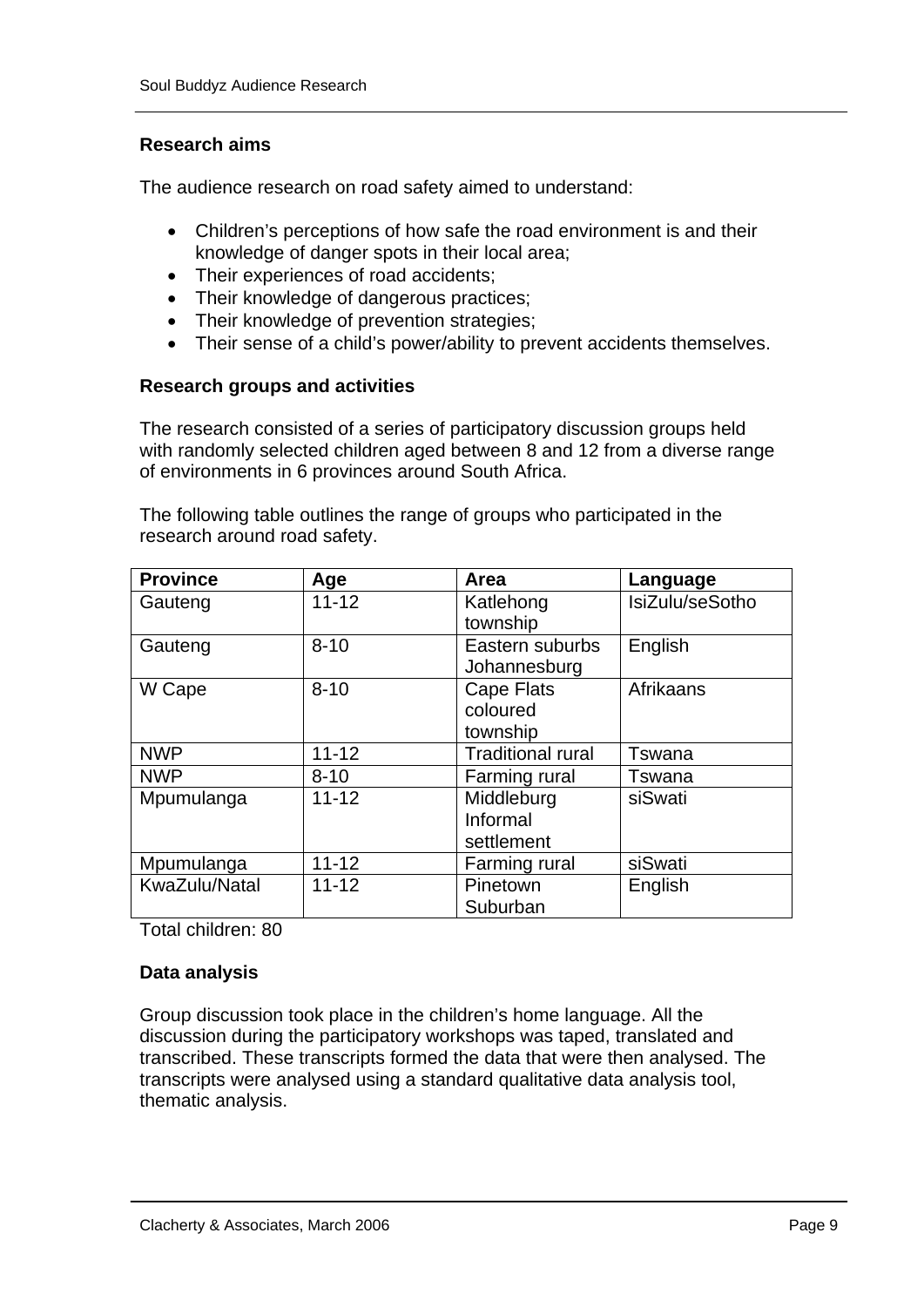## **3. Findings from participatory groups**

The findings are presented under five themes:

- Fear of road accidents
- Children as witnesses to road accidents
- Knowledge about road safety
- Protection strategies children employ
- Sense of power to protect themselves

#### *"I always pray before I leave home" Theme 1: Fear of road accidents*

For all the children who participated in this research the journey to school is touched with fear of a traffic accident. For children in the rural areas who walk to school along busy national roads this fear is more pervasive but even children who travel to school in a family car in an urban area worry abut traffic accidents on the way to school.

During this research the discussions with children focussed around a map they had drawn of the area in which they live. A central part of the map was the journey to school. Children were asked to mark on the map "any places were they did not feel safe". Note that initially road safety was not mentioned by researchers. This strategy was used to find out how predominant a fear traffic accidents were.

Children who walked to school in the rural, informal settlement and township groups talked about their fear of being raped and abducted on the way to school. The long and often lonely walk for rural children past bushes and small forests was very scary for many children.

*I worry when I go to school and go back home. I pass near bushes and there is a person who hides in those bushes. (Girl, NWP rural, 8-10)* 

*- The path that I use when I come to school and go home is not safe because it is isolated. There are hardly any people who use it. Just me and the children that I walk with.* 

*- My problem is that people steal children. They can steal us and kill us. This place is surrounded by big trees. These trees are much longer than us. We are not visible when we walk there. You sometimes do not see properly where you are going. It is just bushes, trees. (Boys, NWP rural 8-10)* 

*- This place is surrounded by bushes. I think it is not safe because someone can grab you, pull you into these trees and rape you. - I worry about the road that we use because it is bushy and we are only two who walk together. (Girls, NWP rural 8-10)*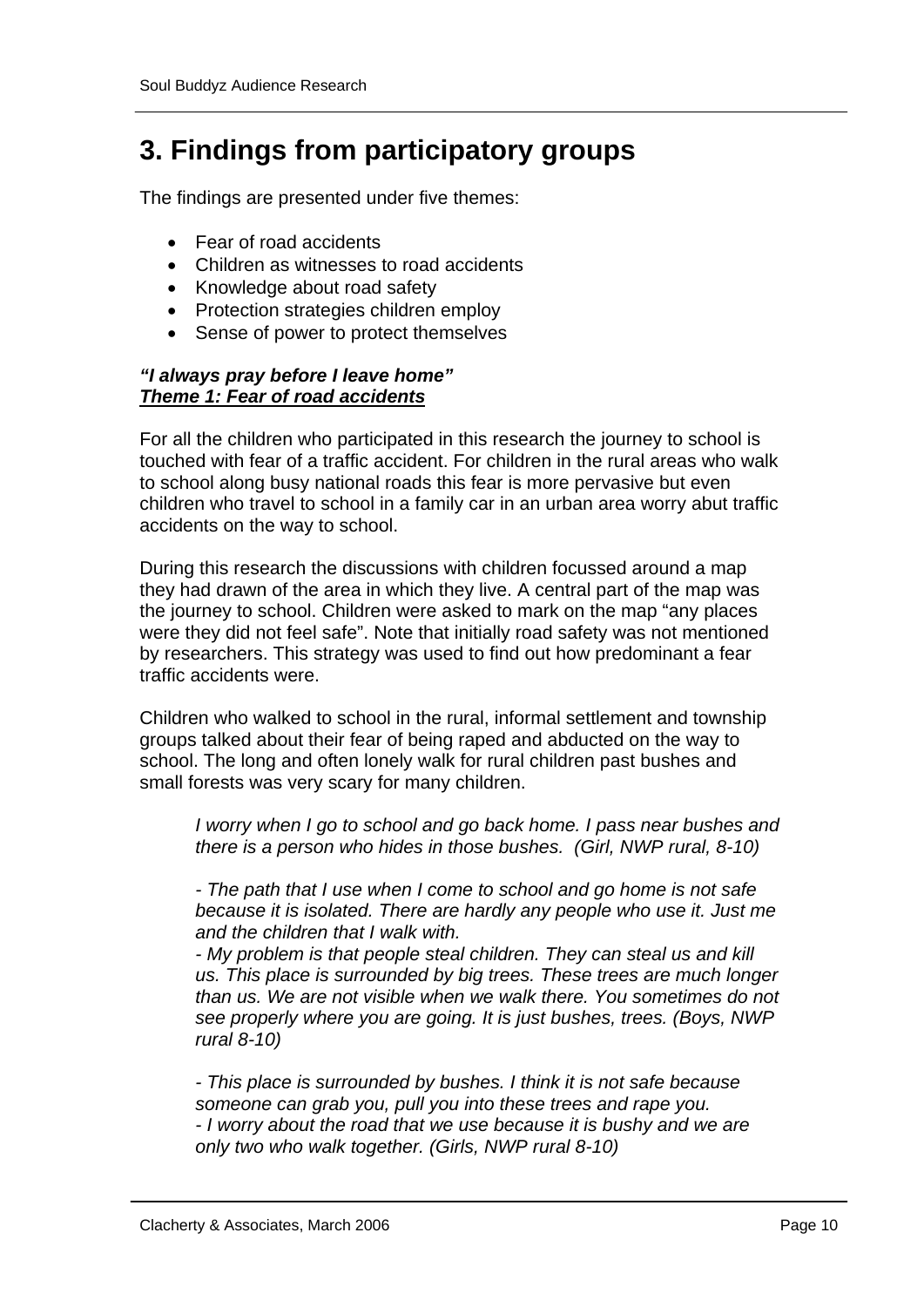*I become worried in the bushes when I am going to the store. I usually see people that I do not even know what they are doing there. So I feel uncomfortable because of these people. (Boy, Mpum rural 8-10)* 

*Then at the bushes. We leave our homes early in the morning and sometimes you are a girl walking alone and then the guy called Makhabeni who stays in the bushes can appear and rape you and no one will know. (Girl, Mpum rural, 11-12)* 

For urban children living on the Cape Flats the threat of gangsters and bullies was also a fear.

*Now here (referring to his map) are people who rob you. There's people next to us (refers to another point) who also rob you. And now here in the morning me and my brother must walk another way and we are late because of them now (because it is further). Then we must run to school every time. (Boy, W Cape, 8-10)* 

*When I come there by the "gangetjie" (passage) the children bully me when I walk past and there are few adults there, then I am scared of them. (Boy, W Cape, 8-10)* 

*There are people who sell "Tik" and things and when we walk by. Across the road there are also people who sell "Tik" like there across the Spar. These people chase us. (Girl, W Cape, 8-10)* 

For children living in informal settlements and townships harassment and bullies were also a fear.

*There is this guy, he stands at his gate and calls you, when I ignore him he says he will set his dog on me. Sometimes he stands with his dog on my way and I have to go around and avoid walking on his street. (Girl, Mpum inf.set 8-10)* 

*The other guy when we come to school he stops us and he beats us, so when we come to school we have to worry about him and use other streets. He used to tell me that I owe him R 1. Girl, Mpum inf.set 8-10)* 

As were big dogs.

*On my way to school I worry about dogs, there is this house at the corner here, their dog always chases me, but sometimes its chained. (Boy, Mpum inf.set 8-10)* 

But apart from these fears the fear of a traffic accident predominated for rural children who usually walked to school.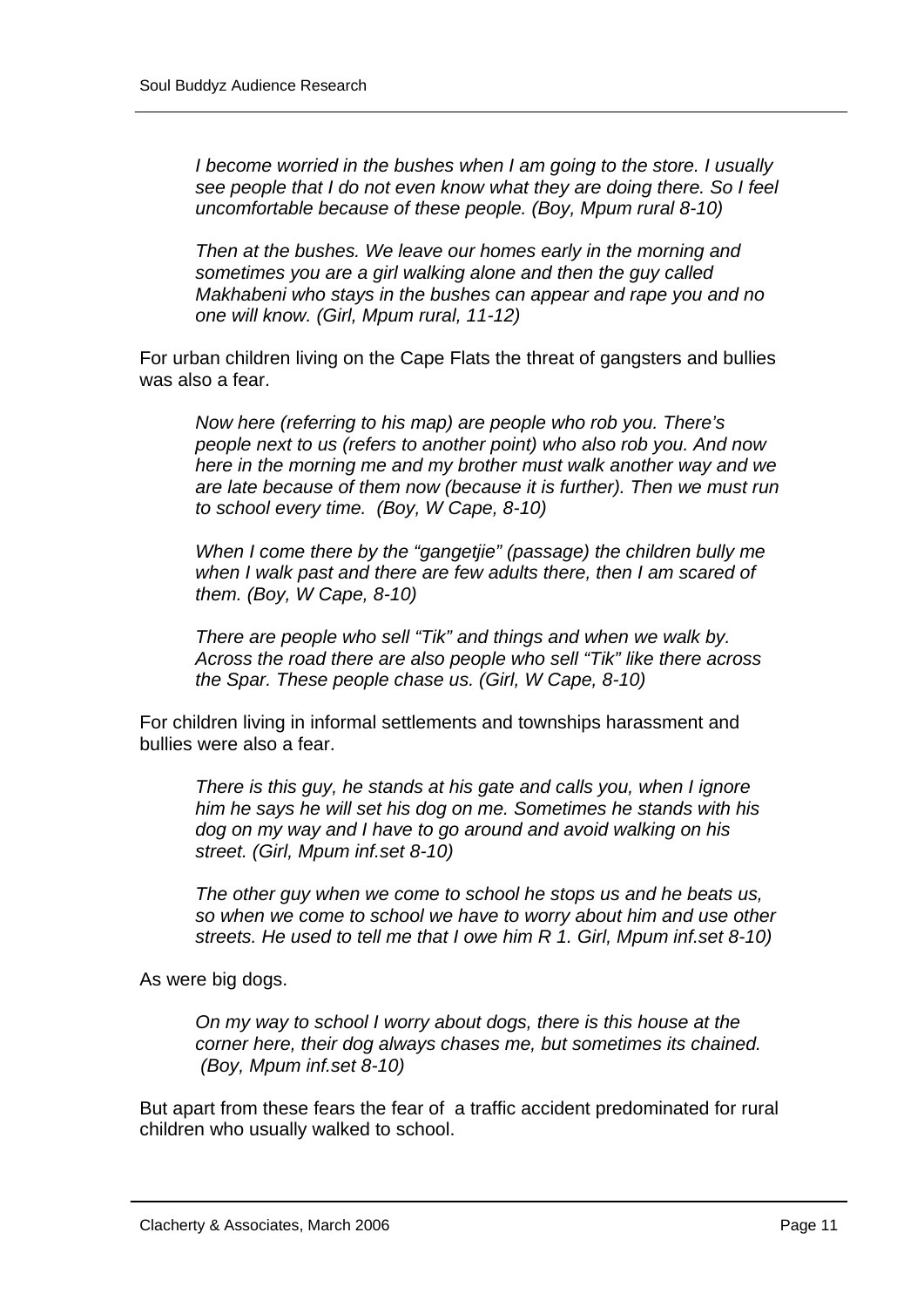*I worry a lot when we walk on the tarred road. We walk on the side of the road. There are many of us who walk there and there are cars that come at such speed. So we are afraid that they will knock us. (Boy, NWP rural 11-12)* 

*The school is surrounded by many main roads. What I fear most is that bridge over the highway? When we walk it is very narrow and cars can bump you. (Girl, Mpum rural, 11-12)* 

It was also the predominant fear for children in township and informal settlement areas, who also mostly walked.

*- This is a dangerous corner, cars come running fast and hit children. - This is the other girl from our school (referring to her drawing), she was hit by a car near our school on the corner, she didn't die though. (Girl and boy Mpum inf.set 8-10)* 

Children in the suburbs also feared traffic accidents on the way to school.

*We travel on the N3 and we see accidents. I often think about them on the way to school. (Girl, KZN suburbs, 11-12)* 

#### *Rural children*

For rural children one of the main issues was the long walk along a busy national road. Children who participated in this research walked along and crossed the busy N4 and N12.

*- I worry that we can be knocked off by cars that are not easy to see on the road.* 

*- How many tarred/main roads do you have to cross when you come to school?* 

*- Three. It is the N4, the one next to the school and the other big one. (Girl, NWP, rural 8-10)* 

 *There are children who are afraid to walk over the Highway (N12) and we sometimes have to hold them and walk them over. They cry. Sometimes they are afraid even when you are holding them. (Girl, Mpum rural (11-12)* 

*I do not feel safe on the road especially here at the corner (the school is on a T junction of tarred roads) where there is no pedestrian crossing. Children can be knocked down by cars when they cross there because most cars do not stop. The other unsafe place is there at a highway, there is a road that goes down and it is obscured by long grass, so when a car appears it is not visible. You'll just see it in front of you and that can be very dangerous. (Boy, Mpum rural 11-12)*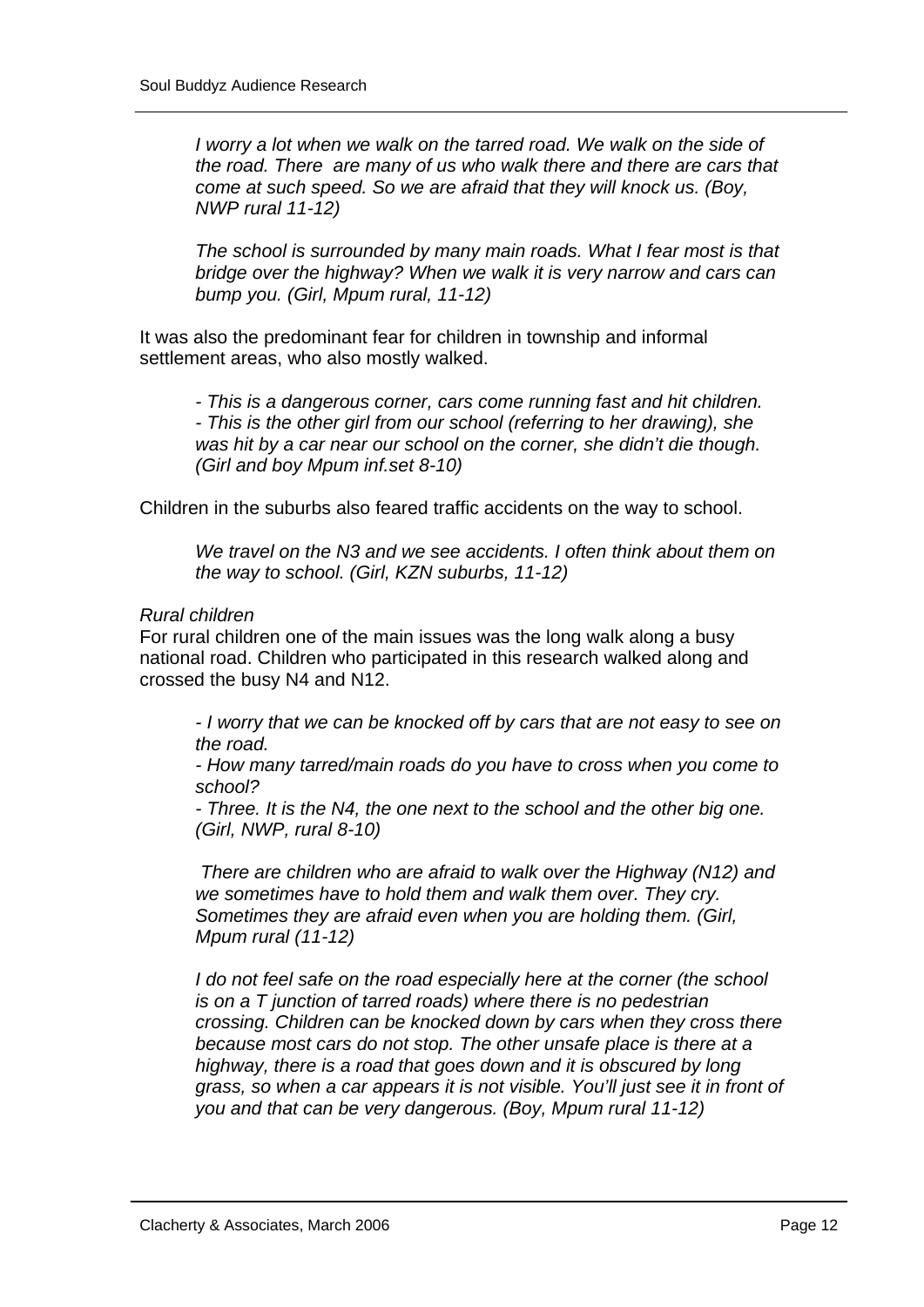Others worried about the drivers of the car and *bakkies* that take them to school

*- I worry that the car will bump people. Our driver drives fast. - I worry because the car that brings us to school nearly had a bad accident with us last week. It nearly bumped another car. (Girl and boy, NWP, rural 8-10)* 

Crossing a freeway or big national road was another common problem for rural children. One group of 11-12 year olds described how afraid young children were of the freeway,

*The other place is the freeway. Small children, even me, am afraid there. Small children cry, they want us to hold them and they are many. (Girls, Mpum rural, 11-12)* 

Children in the rural groups also talked about how bush and trees often obscured their view of oncoming cars.

*They should cut trees and reduce them where we walk so that we can see where we are going. (Girl, Mpum rural, 11-12)* 

Getting lifts in open vans was another issue mentioned by rural children.

*What worries me when I am in the van are children who sit on the sides of the van especially because there is no canopy. They might fall. It is safer to all sit inside the bakkie. The force of other cars can push the children (off the side). (Girl Mpum rural 11-12)* 

*What I worry when we have hiked and got a lift is that we get on to a bakkie and we are many and we all do not have enough space to sit or stand. Others end up hanging on the sides of the car. (Boy, Mpum rural 11-12)* 

Accepting lifts from strangers was another issue raised. One group had an animated discussion with much finger wagging about how one of the girls in the group had accepted a lift from a stranger.

- *There was one old white man who used to drive an old skorokoro. We were walking as a group and he came to us and he chose only girls to give a lift to. They got in and Ivy (she is in the group)was one of them. Researcher: So you got in?* 

*- Yes, but they (my friends) were telling us not to. (Ivy - the girl)* 

*- But what were you thinking? You are walking as a group and someone just chooses girls to give a lift to. What you did was foolish. (The children in the group are really getting angry with Ivy).* 

*- Why did you think he chose only girls? Something bad will happen to you one day because of these lifts that you like. An old man that you do*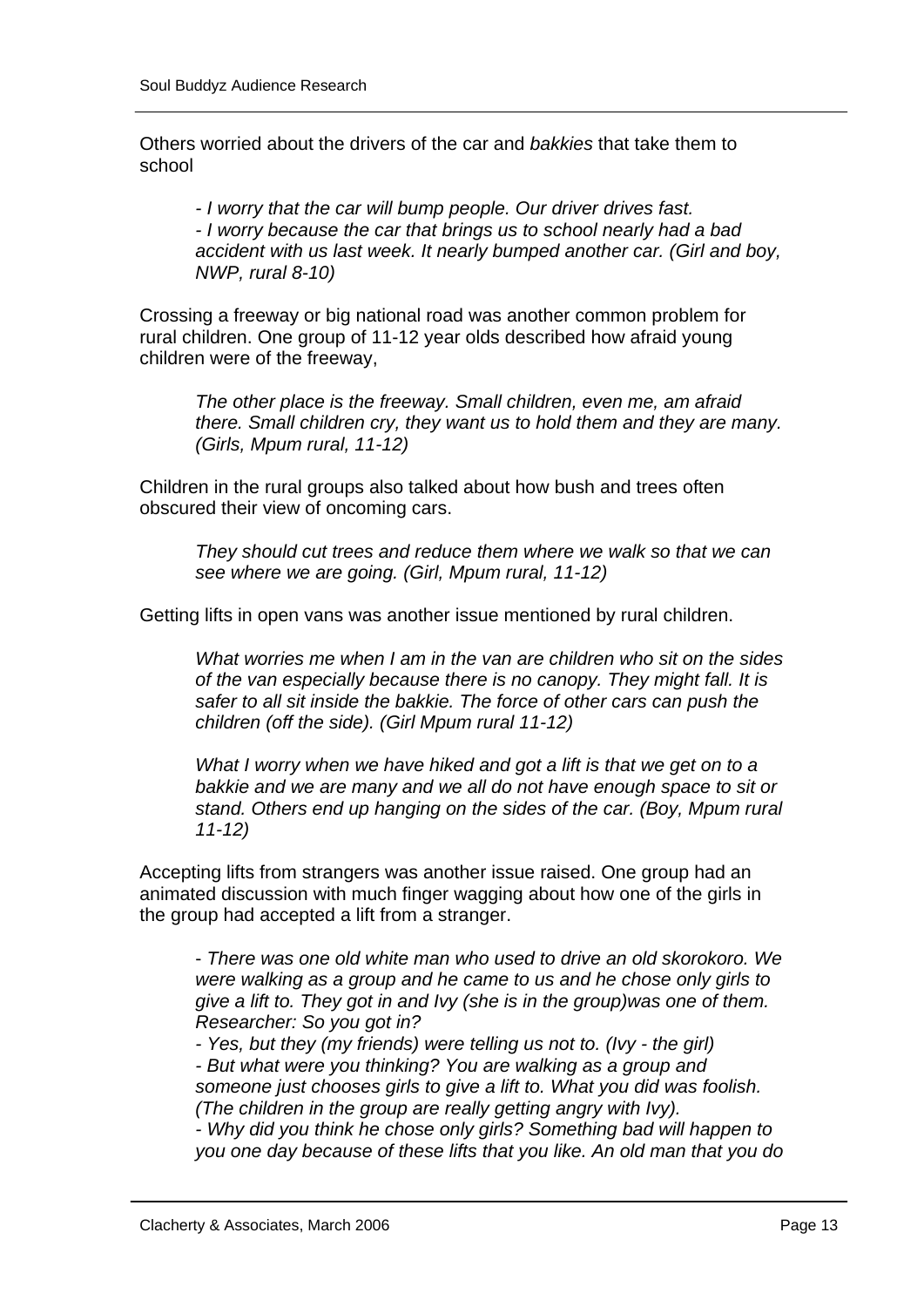*not even know chooses you amongst boys and you go? You must learn to think.* 

*- Why is he leaving boys and take girls. And the person is a man. You must never do that again. It is not right. (Girls, Mpum rural 11-12)* 

*We are definitely not safe as children on the tarred road especially*  because there are people who sometimes offer us some lifts. What will *we do if they do not stop and they drive away with us. It is even more unsafe for the young children from Sunrise Primary when they walk on their own and sometimes we are on our own. They are in more danger. I worry about them. They also like lifts. (Boy, Mpum rural 11-12)* 

Crossing rivers during the rainy season was another issue for rural children.

*I become worried at the stream. I am not able to pass/cross when it has rained and there is a lot of water. (Boy, NWP rural 11-12)* 

#### And crocodiles!

*- I worry a lot when I pass by the bridge because there are many crocodiles there.* 

*- Have they ever eaten someone?* 

*- Yes. They come up to the road where we walk. (Boy, NWP rural, 8- 10)* 

#### *Suburban children*

One issue that was highlighted by children in suburban schools who travelled from outlying suburbs was the long journey from school in the taxi or bus. Children talked about the complexity of changing buses. One small boy of 8 told a particularly poignant story of his daily journey to school from Soweto, through central Johannesburg to a school in the Eastern suburbs.

*I use the bus to school. Two buses. One bus to Ghandi Square. Then to Eloff and then one bus to school. I am scared of Ghandi Square, because I don't … because this is the first time I am coming to Joburg. Before I was living in KZN. And I am worried about Ghandi Square because I don't know where I am going at Ghandi Square, I only know when I get off the bus I must go to 57B, so I can go to "Neshuena" so I can go to my school. I have to look for bus 19. I cannot sometimes see it. If I miss it I do not know what to do then because I do not know Ghandi Square. (Boy, Gauteng suburbs, 8-10)* 

Unsafe taxis and buses were another issue raised by children in suburban schools who lived in the townships.

*In the taxi I am afraid. It is making a noise in the taxi with music. It is not okay. The driver will not concentrate. He drives fast. I think we are going to have an accident. (Girl, Gauteng suburbs, 8-10)*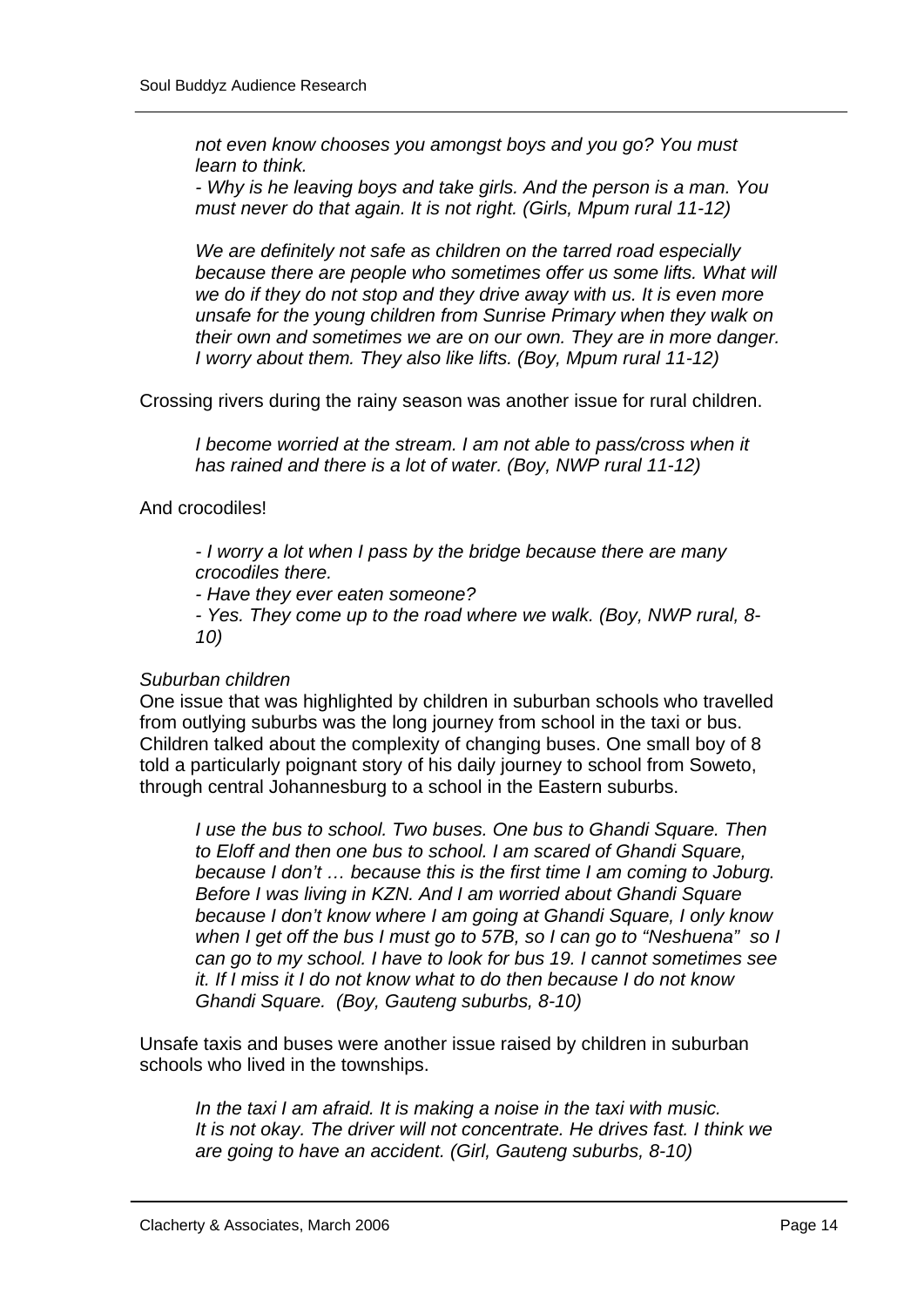*It is the bus when it goes, it goes like going up and down and then it is like we are going, the bus will roll. And then I feel scared. It is loaded and it bumps on the street. (Girl, Gauteng suburbs, 8-10)* 

One suburban child also described the anxiety caused by coming to school in an unreliable car that he worried would break down.

*- The car goes do-do-do-do. When it goes do-do-do I think that is when I will be stuck. I get worried because when you are stuck, there is no other transport that can take us. Then I cannot get to school. - I see you marked two places that are not safe.* 

*- It (the car) starts going do-do-do everywhere. (Boy, Gauteng suburbs, 8-10)* 

The fear of being late for school and the fact that they were often punished for this also worried children.

*Roads sometimes to school. So, sometimes there is an accident on the road and you see there's a huge traffic jam and then you are late and you get punished. (Boy, KZN suburb 11-12)* 

For children travelling in family cars the freeway with its speeding cars was a big fear.

*Its unsafe on the Higgenson Highway, because people are going 140 and also on the N2, the freeway, and also on the N3. Cars are travelling very fast on the freeway, most of them travelling a hundred, hundred and ten, hundred and twenty and it is scary sometimes. (Girl, KZN suburb 11-12)* 

#### *Township and informal settlements*

Children who walked to school feared walking on busy roads and crossing roads. They also worried about unsafe taxis. In the Western Cape group the fear of abduction was closely linked to the fear of traffic accidents.

*This is where I nearly got an accident, the taxi we were in nearly fell over the bridge because the driver was driving very fast. (Girl, Mpum inf.set 8-10)* 

Children in a Gauteng township also talked about the danger of crossing the railway line.

*We cross the railway line. We live on the other side and cross the railway line when we come to school. You have to be careful of the train. (Girl, Gauteng township, 11-12)*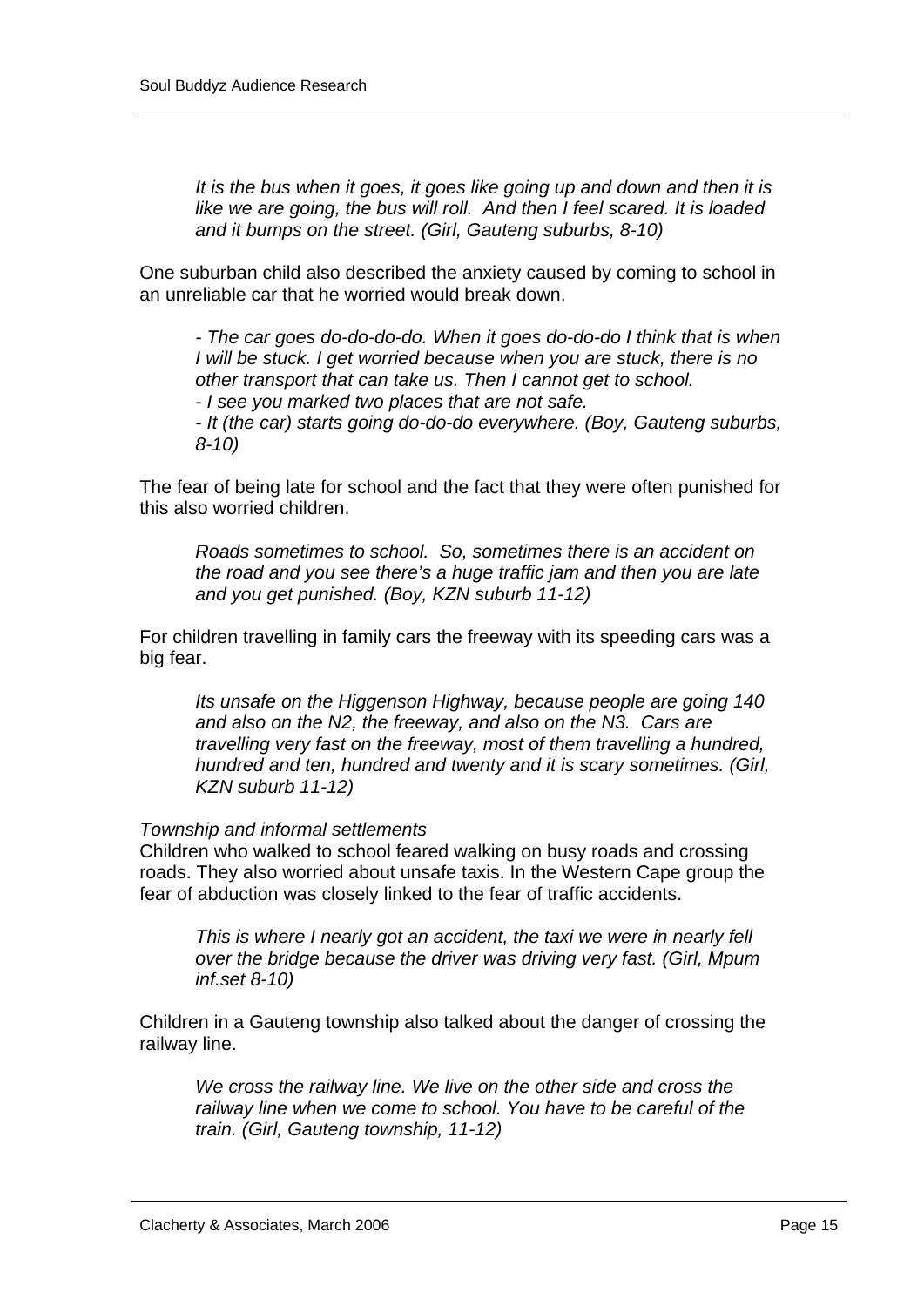

#### *"And the BMW came and chase us!" Theme 2: Children as witnesses to road accidents*

All of the children interviewed had witnessed and a few had been involved in a road accident. Again the nature of the accident differed according to the area the children lived in.

Children in suburban schools who came to school in a family car had seen accidents on the freeways though none had been involved in accidents themselves. Children who came to suburban school in taxis or buses told stories of accidents witnessed on the way to school. One child told of an accident she had been involved in.

*And the BMW come and chase us. It came into the back of the taxi. And then it hit our taxi, and then we get hurt. I got hurt at the back of my ear. (Girl, Gauteng suburb 8-10)* 

Children living in urban townships and informal settlements told stories of pedestrian accidents witnessed on the way to school or in their neighbourhoods. Some of these involved family members.

*I also saw an accident near the bottle store, we were going to extension 8 when this girl tried to cross the street, one taxi came from the right and the other came from the left. She tried to run from this one, but was hit by this one. (Girl, Mpum inf.set 8-10)* 

*There in Muizenburg Road and so they drive there, so they bumped. That whole car smashed in. The car is small like a…yo. The children were sitting in front on the mommy's lap. So the children shoot out of the windscreen. (Girl, W Cape 8-10)*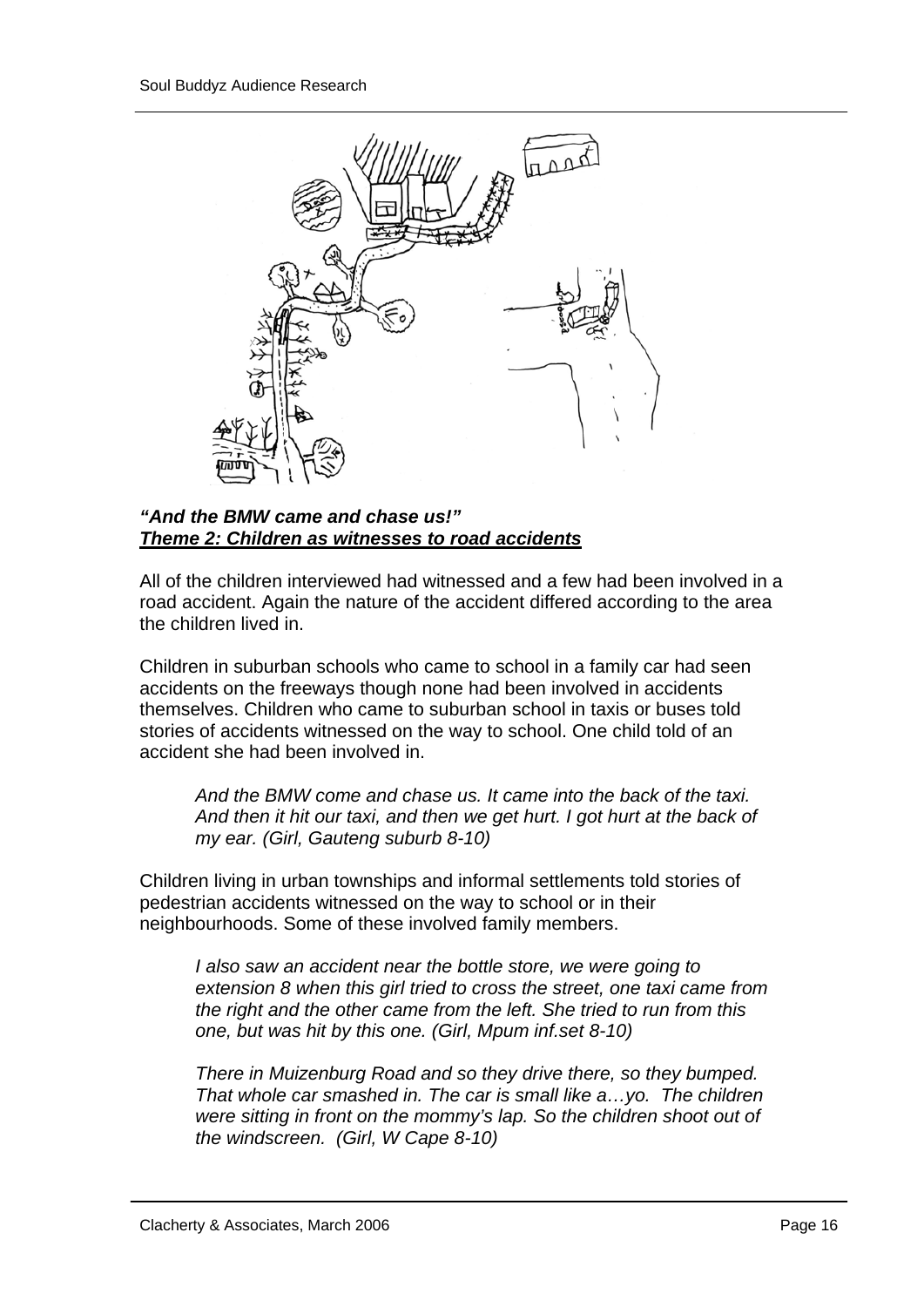*- When I went to the shop, and so I saw the motor biker and so they bumped the girly over.* 

- *What happened to her?*
- *She ran over the road.*
- *Was she okay?*
- *No. (Boy, W Cape 8-10)*

*My cousin was in the accident she went here by….Jamaica Primary. She's still in the hospital miss. (Boy, W Cape 8-10)* 

*A friend of mine she came from the mosque so she walk. There came a lady in a car, she was very fast. So my friend did walk over the road. So she was on the pavement so the lady just turned so the lady did bump her over. And so here was something here by her head…here…is blood. (Girl, W Cape 8-10)* 

The children in the three rural groups had the most stories to tell. The most common accidents recounted by rural children were those involving pedestrians. The following is a verbatim transcript of a rural group's answer to the question "have you seen any road accidents?"

*- There was this girl not far from home. They had sent her to the shops. Two cars came, from opposite directions. They sandwiched her in between. Her skull was shattered into pieces.* 

*- We were playing with stones on the tarred road. One stone smashed the windscreen of a Z3 and the Z3 smashed on to an oncoming BMW. - So they knocked on each other because of the stones that you were playing with?* 

*- Yes.* 

*- I saw an accident of a Golf. I was on my way from school. It was on the tarred road and there was this girl who was playing on the road and I was screaming at her "Hey wena stop playing on the road" and she was saying something to me. The car came and knocked her. I went to call her people and they took her to hospital.* 

*- I saw an accident once when I was coming from school. A car bumped a school child who was walking on the side of the road. It lost control. The child died on the spot. He was a learner here at school. - We were walking from school when we saw a car bumping one man who was crossing the road. He broke his leg and put on a plaster. The guy is still alive. (Girls and boys, NWP rural, 8-10)* 

*I saw a car bumping my aunt's child at Withuis. They had sent him to the shops. He was walking on the side of the road and the car was coming behind him. He was on the correct side. It hit him and he died. It was during the week after school. He hadn't even taken his uniform off when his mother sent him. It happened last year. (Boy, Mpum rural 11-12)*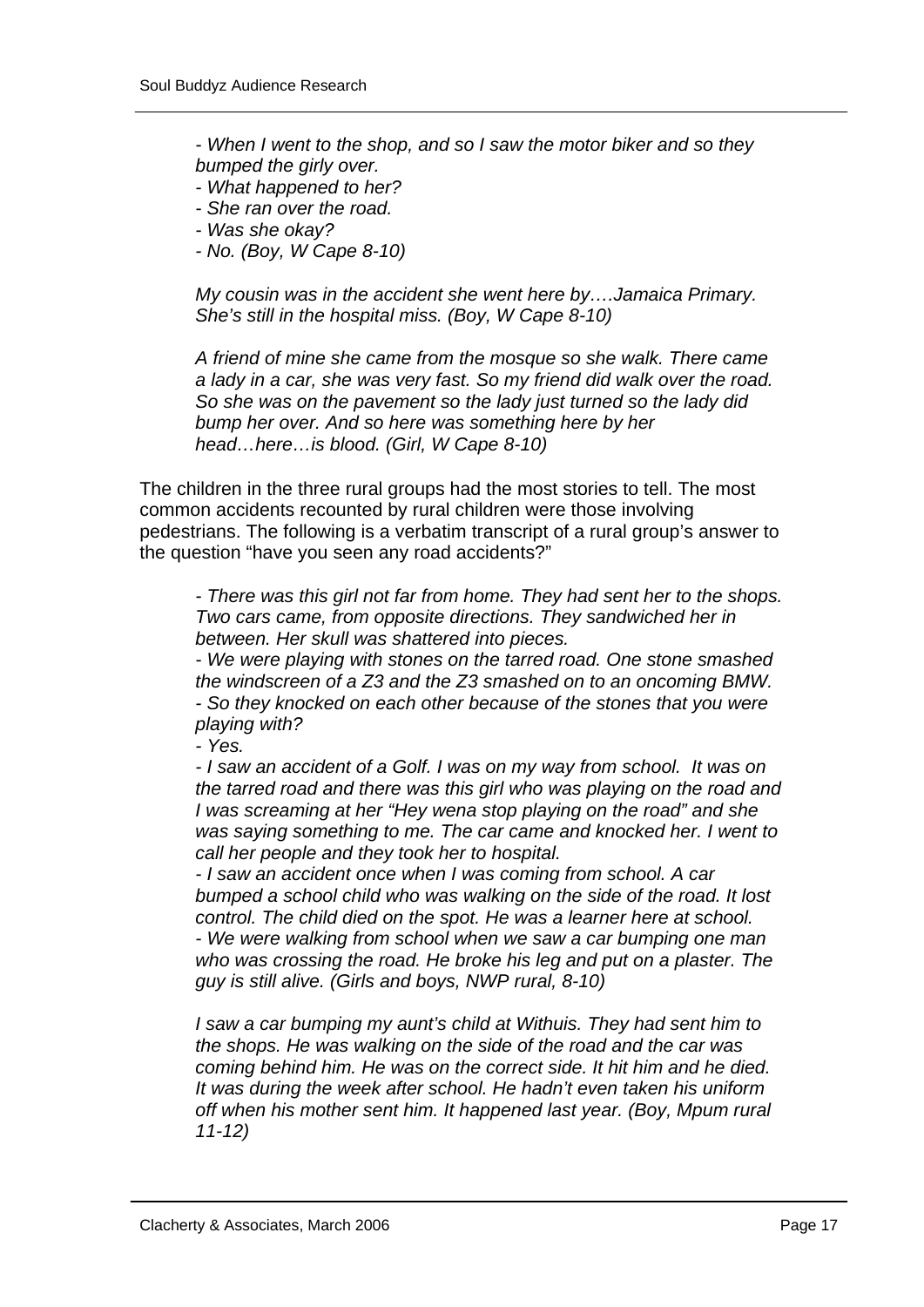Drunkenness was a common cause of the accidents children witnessed.

*One evening when I was coming back from the store a car came and knocked one man and he hit an iron pole. He was drunk. He died because he was removed in plastic bags. (Boy, Mpum rural 11-12)* 

*An accident I saw involved one man who was coming from Tikkie line and was drunk. He wanted to jump the road and the car came and bumped him and he broke his leg. (Girl, Mpum rural, 11-12)* 

*The accident I saw happened here at Maitapela near Sunrise. One man who was drunk and was lifting his child on a bicycle. An old BM and a white golf appeared, the golf wanted to overtake and there was an oncoming car and they bumped each other and the man on the bicycle died (I don't know how) and the child ran to our next door neighbour crying and told them that his father has died and when we all got there the ambulance had already taken him. (Boy, Mpum rural, 11- 12)*

Rural children who lived along main routes also described witnessing traffic accidents often.

*The accident that I saw was on my way to school. It involved a taxi and a bus. We were following them. They bumped each other and some children were hurt and were taken to hospital. (Girl, Mpum rural 11-12)* 

*Another accident that I saw when I was coming from school happened at KIP Kip not far from Michael's home. A lorry was crossing only to find the car that was coming was on high speed. It knocked the lorry and the lorry came to a standstill and other vans came and knocked the stationery car and they were all under the lorry. Eight people died in that accident. One boy picked boerewors (he giggles, others laugh and say he did too) at the scene. (Boy, Mpum rural, 11-12)* 

*The accident that I saw happened on the highway not far from the Medikip. A lorry with onions bumped into something and it fell and the onions spilled all over. Cars started stopping and they called the ambulance. The driver was already dead. They lifted the lorry and they went and people came back to pick the onions. (Boy, Mpum rural 11- 12)*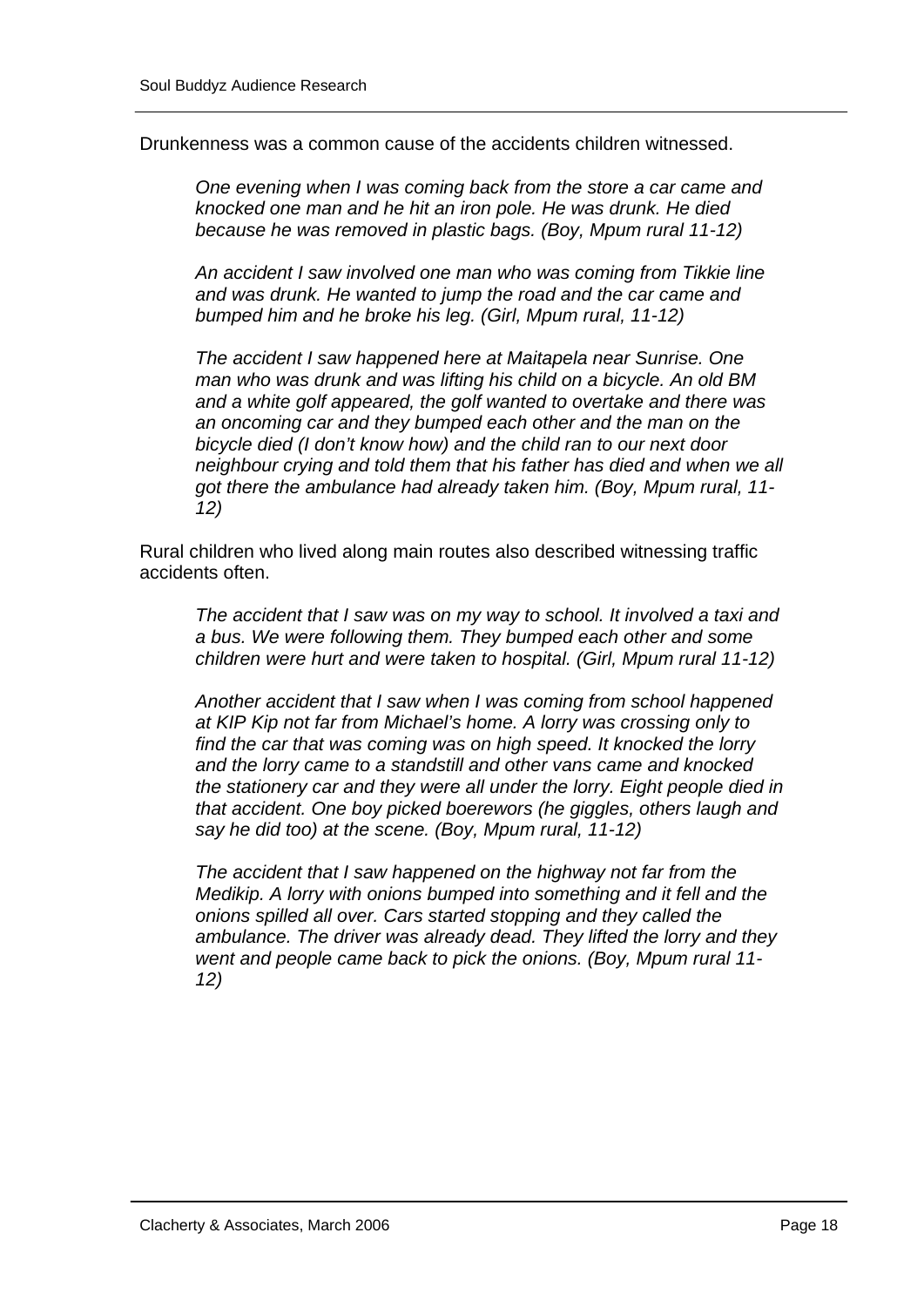

### *"Stop speeding and ride a bit careful." Theme 3: Knowledge about road safety*

Children in all groups were very knowledgeable about road safety. They could articulate all of the important rules of road safety.

#### *Pedestrian safety*

*They (children) must listen to the robot and if it says green they must jump and then look right and left. And not run because when they run, maybe there is a stone and they will slip over it and fall and the car bump them. (Girl, Gauteng suburbs 8-10)* 

*You must walk on the side of the road where you can see cars that are coming in your direction. (Girl, Mpum rural, 11-12)* 

*- They must look left, look right and look left again before crossing the street.* 

*- They must cross at the stop signs and not where cars run fast. (Boys, Mpum inf.set. 8-10)* 

Children in all groups except the two suburban groups mentioned wearing light colours and reflectors when walking at night.

*- You should wear white clothes so that cars can see you.* 

*- Or wear things that have something shiny on them. (Boy and girl, NWP rural 8-10)* 

*Alighting from a bus* 

*They must not walk in front of the bus after getting off. (Girl, Mpum rural, 11-12)*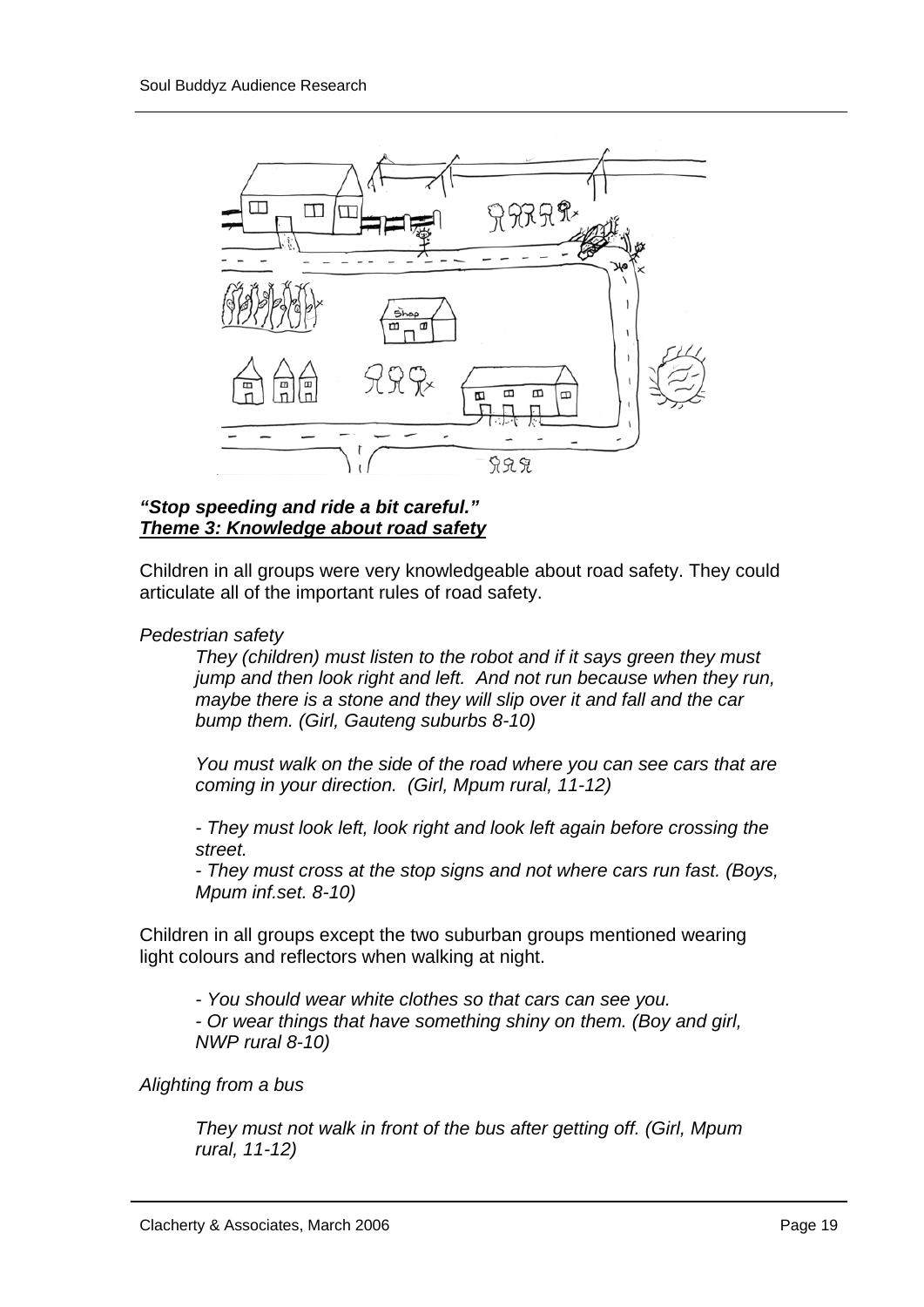*The children should wait for the bus to drive off before they cross. Boy, Mpum rural 11-12)* 

*They should not cross in front of the bus; there might be another car coming that they cannot see which might run them over. (Boy, Gauteng, township, 11-12)* 

*You see when you are getting out of a bus, like the bus driver mustn't stop at the road, because, because I know some bus drivers stop at the road and people get out, when the robot says stop. Because the robot might be green and then some cars go and then the people are crossing. (Boy, Gauteng suburbs, 8-10)* 

#### *Driving in a car*

*All the people who come by car should put on their safety belts. If you are sitting in the front and you do not fasten your safety belt you can fly out of the windscreen. (Boy, Mpum rural, 11-12)* 

*You must never put your head out of the window also. (Girl, W Cape township, 8-10)* 

*They must not run around and they must look at the front and they must not jump and make noise (in the car). (Boy, Gauteng suburb, 8- 10)* 

#### *Taxi safety*

Children knew what taxis needed to make them safe

*Its tyres are old and slippery. (Girl, Mpum rural 11-12)* 

*Maybe the taxi does not even have brakes which means it might not stop when he brakes sometimes. (Boy, Mpum rural 11-12)* 

*These wheels are old. They look like the axles do not work well. The taxi can capsize when he tries to turn. Then all the occupants can all die. (Boy Mpum rural 11-12)* 

*She is worried that the indicators of this taxi are not working. (Boy Mpum rural 11-12)* 

They were also aware of the danger of drinking and driving.

- *They must stop drinking wine.*
- *The person that is driving?*
- *Yes.*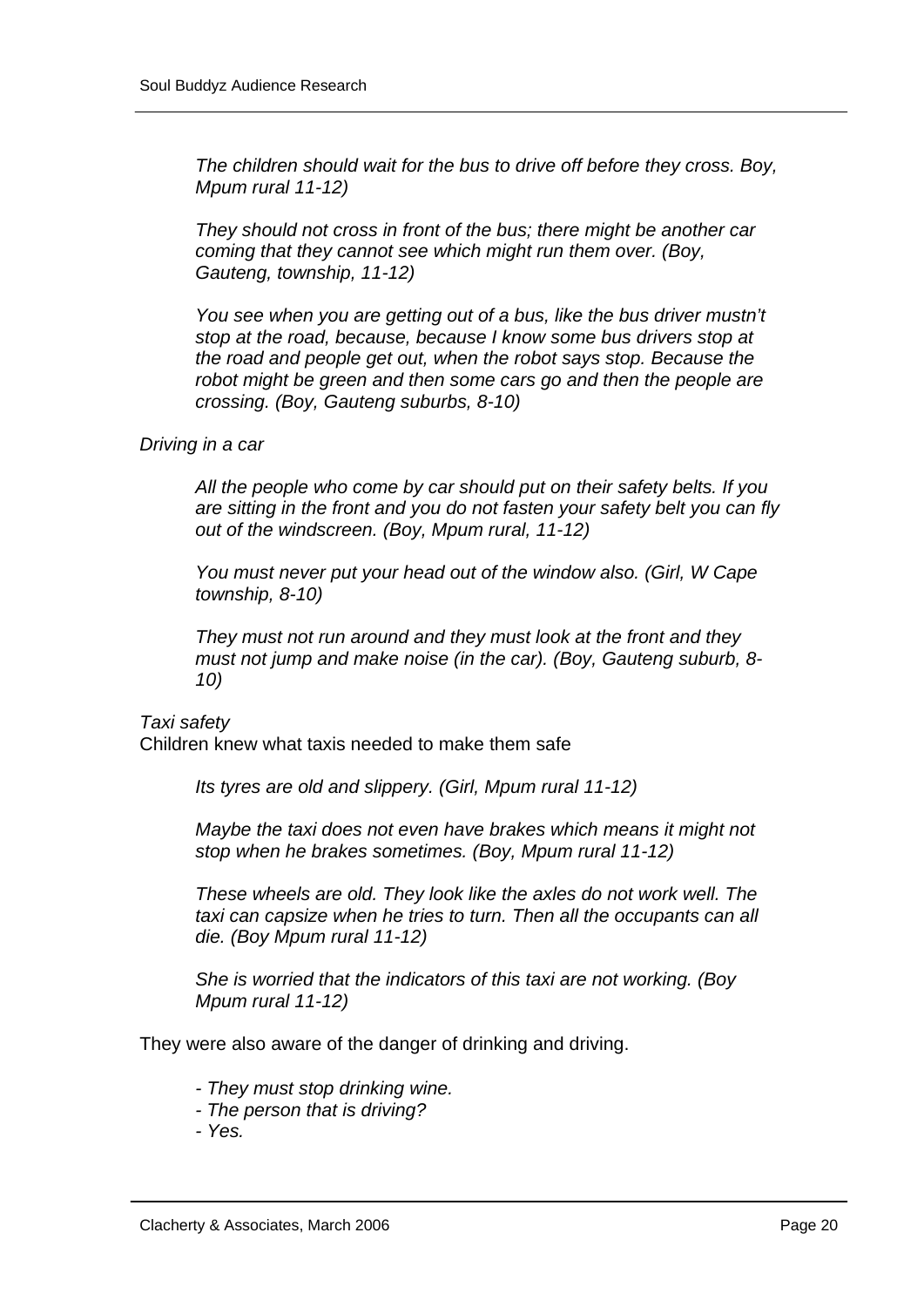*When you driving you must not drink wine at all because you might loose control and you might drive on while the robot is still red.(Boy, W Cape township, 8-11)* 

They were also aware of common protective measures for children such as zebra crossings, traffic officers and scholar patrols.

*- This school is near a busy street. What can the school do to make sure the children are safe?* 

*- There could be a scholar patrol.* 

*- There could be prefects at the gate during break so that when there is a child who wants to cross the street they should help him/her cross the street. (Girl, Mpum inf.set. 11-12)* 

*They can put a police officer there to help children cross (Boy, Mpum rural 11-12)* 

Children in the township group in Gauteng pointed out that taxis should wait in the school grounds for children as it was dangerous for children to cross roads to get to the taxis. They also mentioned that vendors should sell in the school grounds.

*The driver of the children who use private taxis should make sure that they enter the school yard because there are some who alight. (Boy, Gauteng township, 11-12)* 

*The vendors who sell food to the children should be allowed to do so inside the school yard so that the children do not have to go out of the school yard to get their food. Girl, Mpum rural 11-12)* 

Children were also knowledgeable about bicycle safety.

*She must not lift people on her bicycle. (Girl, NWP rural 8-10)* 

*- She should get a small reflector light for the back of her bicycle.* 

*- She should look where she is going when riding.* 

*- She should put on a helmet and put those things that they normally put on the elbows and knees. (Girls and boys, Mpum rural, 11-12)* 

When asked where they had learned about road safety. Parents were most often mentioned as a source of information. Here is what one group said they had learned from their parents.

- *What do they (parents) say about road safety?*
- *They say we must not play on the tarred road.*
- *They say we must not walk alone in bushy areas.*
- *We must face cars when we walk.*
- *Look on the left and right before we cross any road.*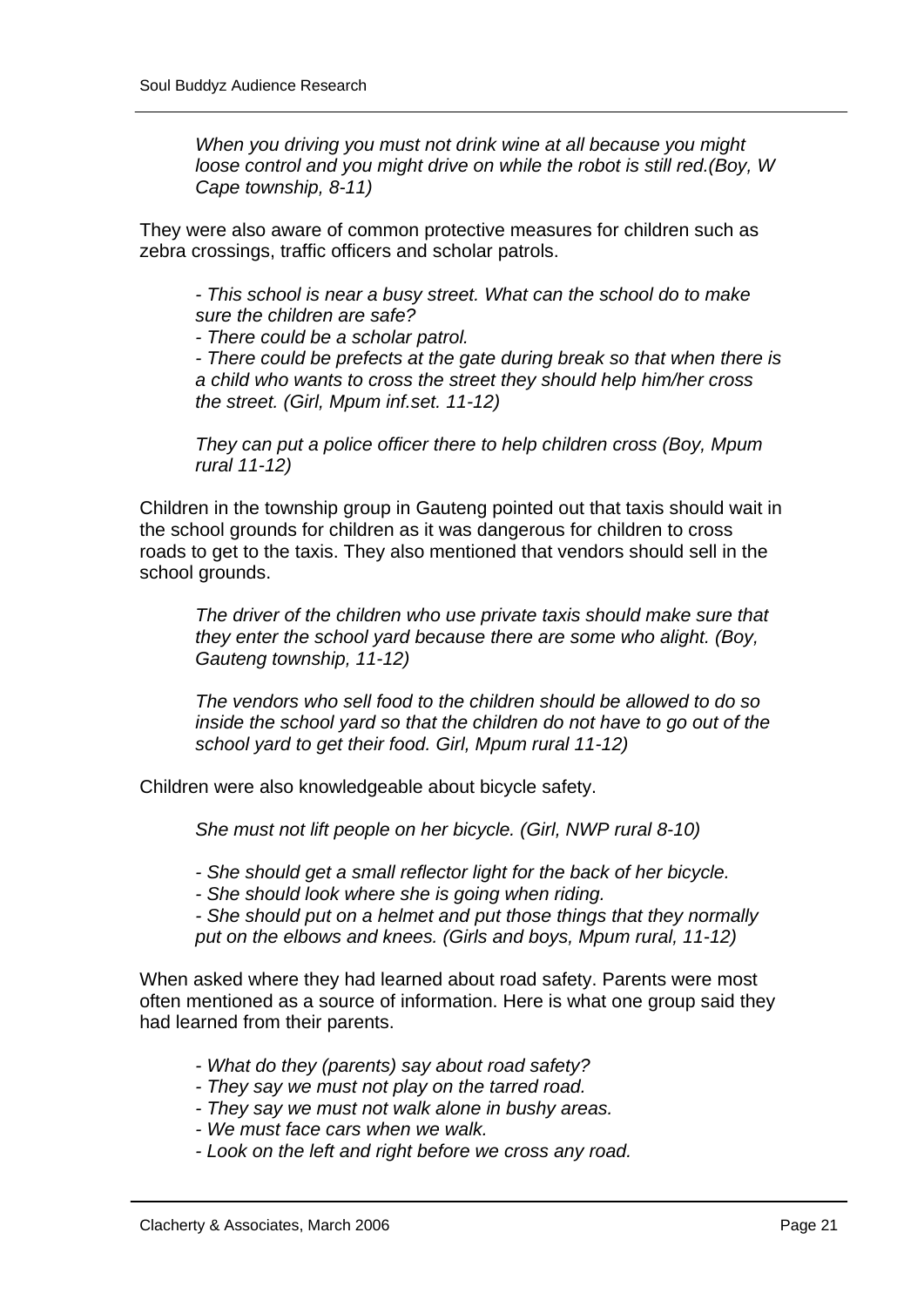*- They say we must be careful on the tarred road.* 

*- Tell our drivers not to drive at a fast speed.* 

*- My parents say when I come from school I shouldn't get in any car (refuse lifts). (Girls and boys, NWP Rural, 8-10)* 

TV was mentioned as another source of information about road safety.

*- Other people who warn us to be beware on the road are the Road Safeties on TV. They show us what we should do on the road. - They say you should look at both ides of the road before they cross. - That is said many times on the road safety and is shown many times on TV. (Girl and boys, Mpum rural 11-12)* 

*- We see the people who are acting on TV.* 

*- Those people they wear those things, they wear the robot and the street, the signs, yes. They say to us we must cross where there are white things.* 

*- Oh, the Zebra crossing?* 

*- Yes. (Boys, Gauteng suburbs 8-10)* 

Only two groups mentioned learning road safety in school. One group mentioned Life Skills at school.

*- At night you should wear light coloured clothes a night when we walk on the road.* 

- *In what way do light coloured clothes help you?*
- *The motorists will spot you and not knock you down.*
- *Where did you learn that?*
- *From the Life Skills class. (Boy, Gauteng township, 11-12)*

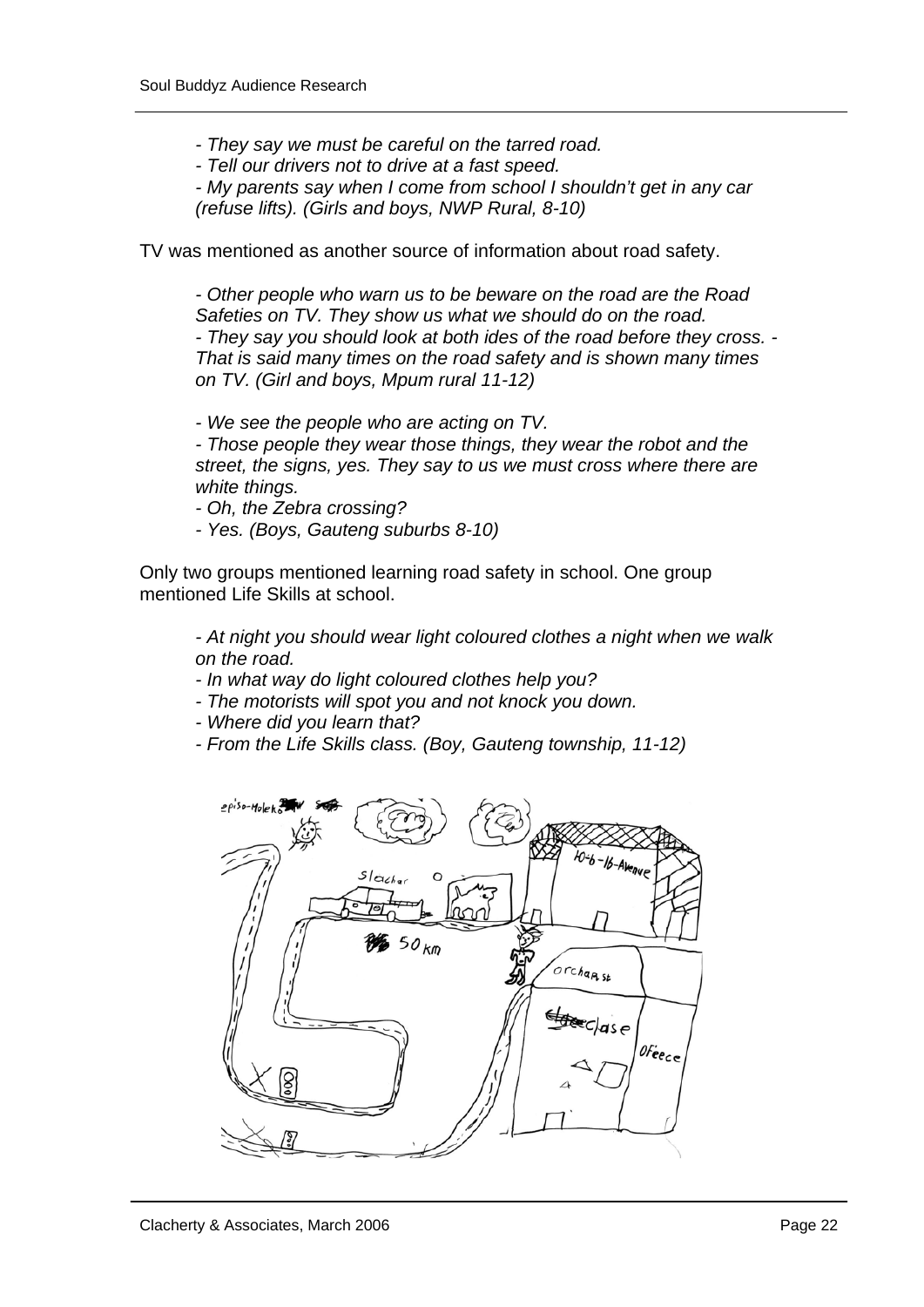#### *"Keep your eyes on the road and do not talk too much." Theme 4: Protection strategies children employ*

Children apply all sorts of strategies for protecting themselves on the road. Some of these are the rules they have learned others involve their own strategies. For example young children in a group in the rural North West Province insisted that if they were walking on a tar road they must walk as far away from the tar as possible, even in the grass area at the side of the road.

*- They should walk on the very far end of the side of the road so that cars cannot bump them.* 

*- They must not just walk on the side of the road, they must walk away from the tarred part. (Girls, NWP rural, 8-10)* 

*(Researcher's note: Children in this group were at pains to explain that walking on the side of the road was not safe enough. They mentioned walking on the far side of the road in the grass if they could or taking another route to school away from the tarred road. From their experience children have been bumped by cars who lose control even thought they (the children) were on the side of the road. It seems according to them so long as you are any where near the tarred road you are in danger.)* 

They also indicated that they walked in the middle of a gravel road. This was because they feared people in the thick grass.

*I mean on the gravel road they (children) should walk in the middle of the road so that people can see them otherwise if they walk on the sides they can be grabbed by people in the bushes and no one will see what happened to them. (Girls, NWP rural, 8-10)* 

Children also talked about other strategies they employ when walking.

*When you walk, you must keep your eyes on the road and do not talk too much. (Girl, Mpum inf. set. 8-10)* 

*Children who walk to and from school should be very patient on the road. You must not run out of patience because you can walk right into an accident. (Boy, NWP rural 11-12)* 

*The road that I cross is used by many taxis so I wait for the taxis to pass before I cross the road. (Girl, Gauteng township, 11-12)* 

*I use the bridge to cross the railway line instead of crossing on the railway line. (Girl, Gauteng township, 11-12)* 

Walking in a group was a common protective strategy employed to keep them safe on the road, not only from cars but also from abuse and abduction.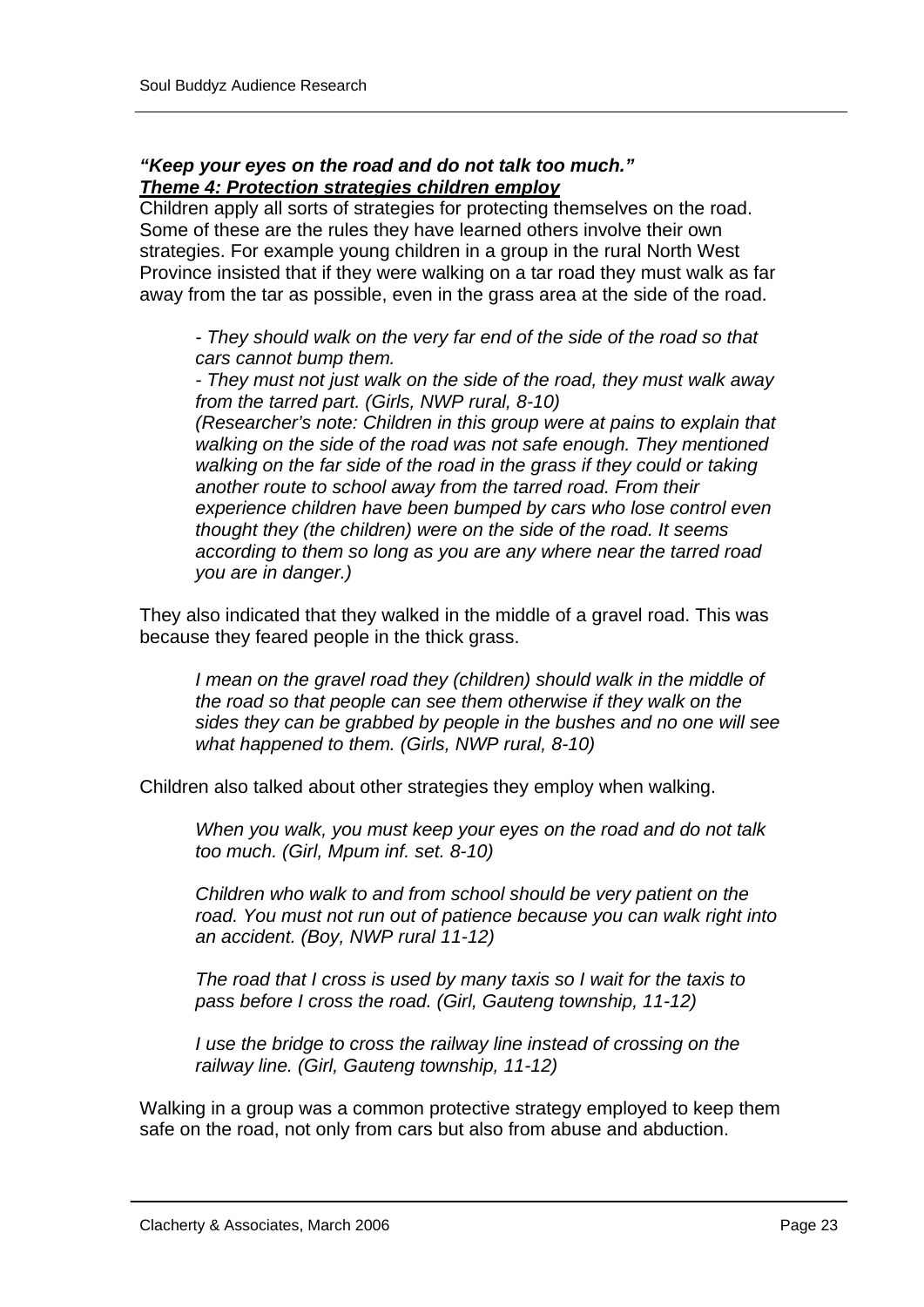Walking with an older sibling was also a common strategy for keeping safe on the road.

*- We stay together in one road. We can be a lot when we want to be safe.* 

*- So You can be a group?* 

*- And when we walk we must walk on the pavement, even if a group. (Boy, W Cape township, 8-10)* 

*- I walk with my friends, we are four and we are always together, we don't leave anyone of us behind.* 

- *Why is that?*
- *We are good friends.*

*- It is safer to walk in a group, when you walk alone people trouble you. (Girls, Mpum inf. set. 8-10)* 

*I walk with my older brother, he hold my hand when we cross the street. But I can cross by myself. (Boy, Mpum inf. set. 8-10)* 

Older children talked about their concern for younger ones. There were many examples of older children actually assisting younger ones to cross busy roads.

*We do speak to the young children in our group that we should no*  longer cross under the bridge because it is not safe. We ask the *younger children to wait for us after school so we can help them cross the busy road on the bridge. They don't watch out for cars when they walk on the bridge. (Girl, Gauteng Township, 11-12)* 

Being home before dark was another protective strategy.

- *Be in the house before seven o' clock.*
- *So its best if they go home before its dark?*
- *They must go get in the bath and go to bed.*
- *It will be dangerous if they are on the road when it gets dark.*

*- They must walk hand in hand with each other and walk together. (Boys and girls, W Cape township, 8-11)* 

Children who travelled in a car also had safety strategies.

*- We sit still in the car.* 

*- We do not throw things out of the car because we might disturb other cars on the road. (Boy and girl, NWP rural 8-10)* 

Children also talked about what they would do if a taxi did not look safe. Most commonly they said they would wait for one that did not look old. They also indicated that they would look for a taxi association sticker. Of course they did not always have a choice about the taxi they chose as many of them came to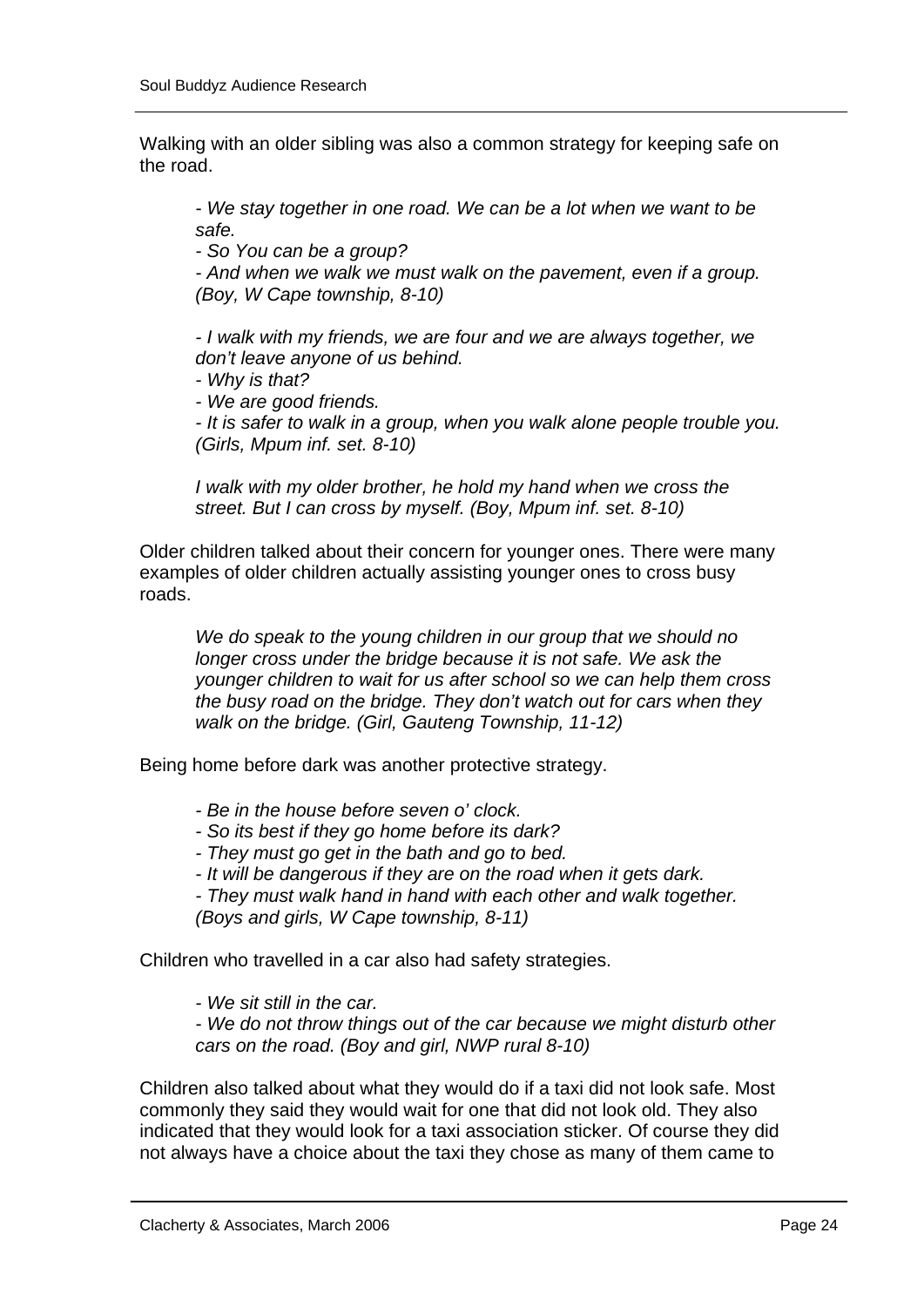school with 'school transport'. Children's ability to do anything about unsafe school transport is discussed below.

*- If the taxi does not have the taxi sticker, you must not trust it, because it could be criminals and if their windows are dark, don't go into that taxi.* 

*- Don't get into a taxi alone. (Girls, Mpum inf. set. 8-10)* 

One child described why children should always sit in the middle of the taxi.

*She mustn't sit at the front because maybe the driver is going fast and then crashes another car and then the taxi brakes can't work. You see, this school girl must sit in the middle and then if the taxi is hit because if the other taxi braked and then the other taxi will crash the other taxi. (Boy, Gauteng suburbs, 8-11)* 



#### *"If the car wants to chase me!" Theme 5: Sense of power to protect themselves*

Younger children have less sense of their own power to prevent accidents happening to them. The groups with younger children are all similar in that the 8 –10 year olds (8 year olds particularly) ascribe an agency to cars no matter what they do to protect themselves. From the point of view of an 8 year old cars 'chase' them.

*If the car wants to chase me and then I didn't look left and right, when I didn't look left and right, the car will chase me. (Girls, Mpum inf. set. 8- 10)*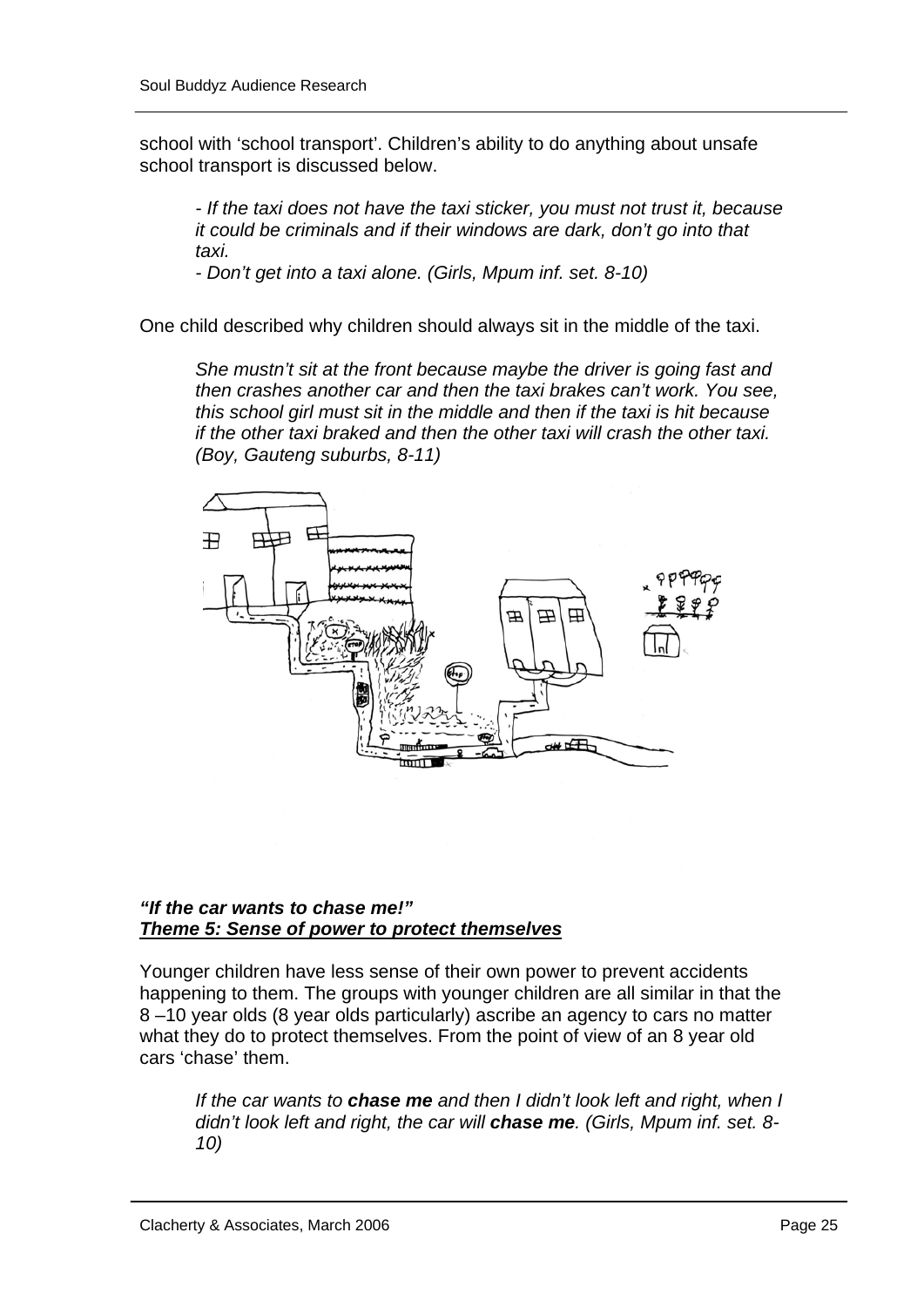*We walk on the side of the road. Far from the road. Cars that pass here and cause accidents follow children to the side of the road. (Girl, NWP rural, 8-10)* 

Younger groups also made comments that show they cannot always judge how far away a car is from them.

*Sometimes when you cross the road, the car looks like its far and when you cross it hits you because it drives too fast. (Boy, Mpum inf set 8- 10)* 

The perception of powerlessness is also obvious in statements such as this where the child feels he has to call on a higher power for protection.

*The first thing in the morning when I wake up I get up praying so I can walk safely home and so there's no people who will just like grab me. I first pray. (Boy, W Cape township, 8-10)* 

Further evidence is the evidence of 'magical thinking' when asked how the problem of traffic accidents can be solved. Magical thinking is usually employed by young children when they cannot see any logical solution to a problem.

*- Is there something that children can do to prevent accidents? Some say yes and some say no.* 

*- Yes. We can take stop signs and stand on the tarred road so that other can cross.* 

*- We can stop cars.* 

*- How?* 

*Silence.* 

*- We can put up a sign that shows school children on the road.* 

*- I can put up a sign that shows that people cannot overtake.* 

*- I can put up a sign that shows a speed that cars should travel in.* 

*- I can draw the white lines (zebra crossing) on the ground that school children normally have to cross on. (Girls and boys NWP rural 8-10)* 

*(To slow the buses down) They can jump in front of the buss and say stop, stop. (Girl, W Cape township, 8-10)* 

Just how powerless children are is illustrated by the following interaction. Two children describe their worry about the driver who brings them to school.

*- I worry that the car will bump people. Our driver drives fast. - I worry because the car that brings us to school nearly had a bad accident with us last week. It nearly bumped another car. Later the researcher asks the same children*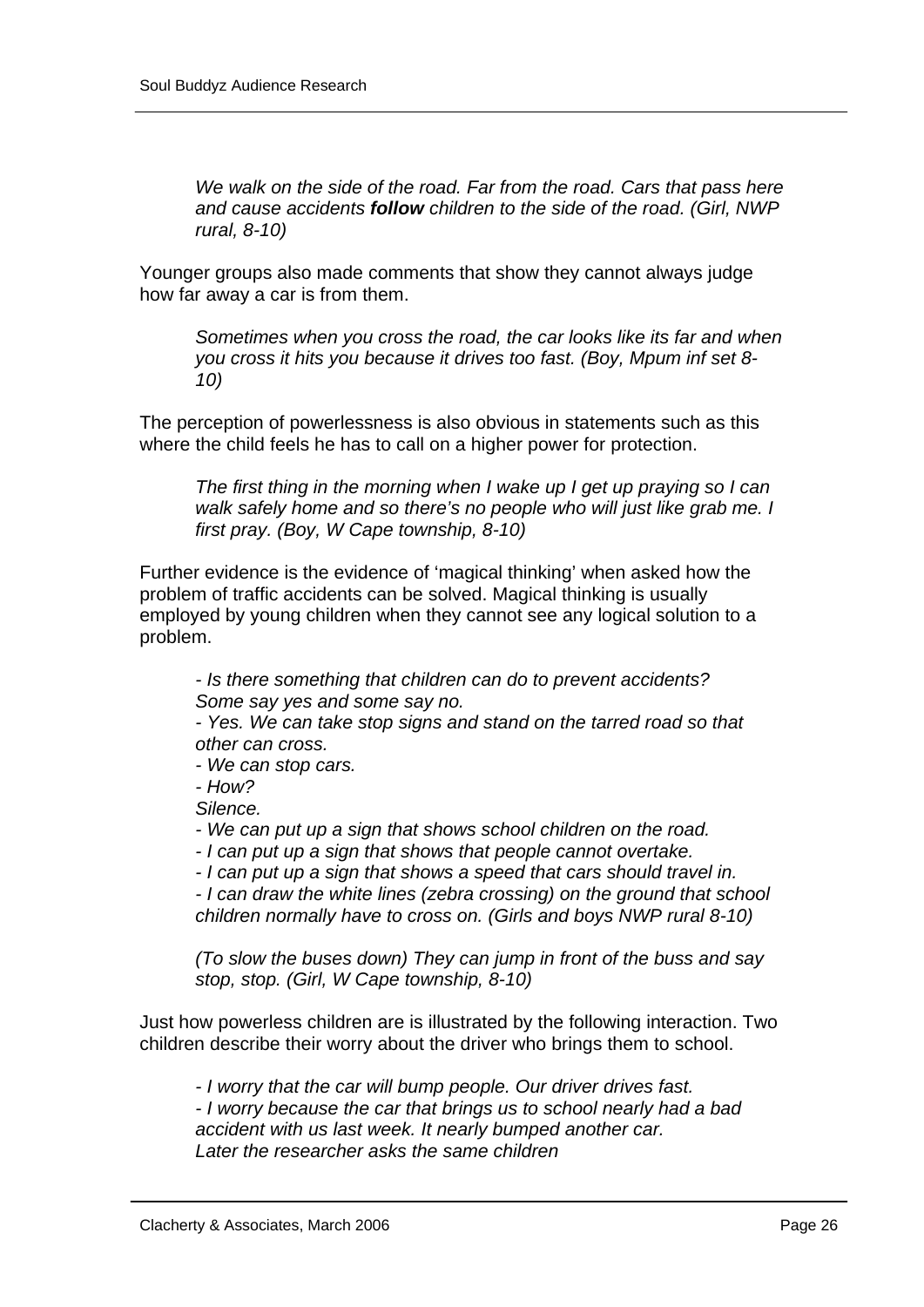*- What about those who travel by car to school? What can be done to make sure that they are safe?* 

*- We could talk to the driver of our car to drive at a good safe speed. - Will he listen?* 

*(Silence)* 

*- We can talk to the person who drives our car …….. pause…… not to drive standing. - Standing?* 

*- Yes. He is short. (there are some giggles, they turn into laughter but the boy looks worried although he smiles)* 

*- So you become worried when he drives?* 

*- Yes.* 

*- Have you told your parents?* 

*- No. (NWP, rural, 8-10)* 

Older children did show more agency about their ability to prevent accidents. These were some of the ideas thy came up with if a child felt the taxi he or she came to school in was not safe. Though even these ideas also realistically include the fact that some taxi drivers will ignore you when you ask them to slow down.

*She can talk to her father and the driver so that they can come together and buy a few things that are needed to fix the taxi. Things like lights and wheels. (Boy, Mpum rural 11-12)* 

*She should approach the teachers to organise another transport for her because the one she uses is not safe. (Girl, Mpum rural 11-12)* 

*- She should tell the driver should not speed the taxi because when it turns round a corner it might overturn.* 

*- Is that something that she can do? Is that possible?* 

*- Some people do tell them but the drivers don't accept to be told. He will tell you that it is his taxi and you cannot tell to him what he should do.* 

*- So, what can the girl do to make sure that she is safe?* 

*- She should not get on the taxi; she should rather wait for another one.* 

*- Take the number plate (registration number) of the taxi and report it to he traffic department.* 

*- You could report him (driver) to the department of transport that he is driving an un-roadworthy vehicle. The government does give out the telephone number of the department to the public on radio. (Girls and boys, Gauteng township 11-12)* 

Interestingly when older children discuss ways of preventing accidents they, quite rightly, talk about environmental and law enforcement solutions suggesting that they themselves are already doing all they can to prevent accidents happening to them.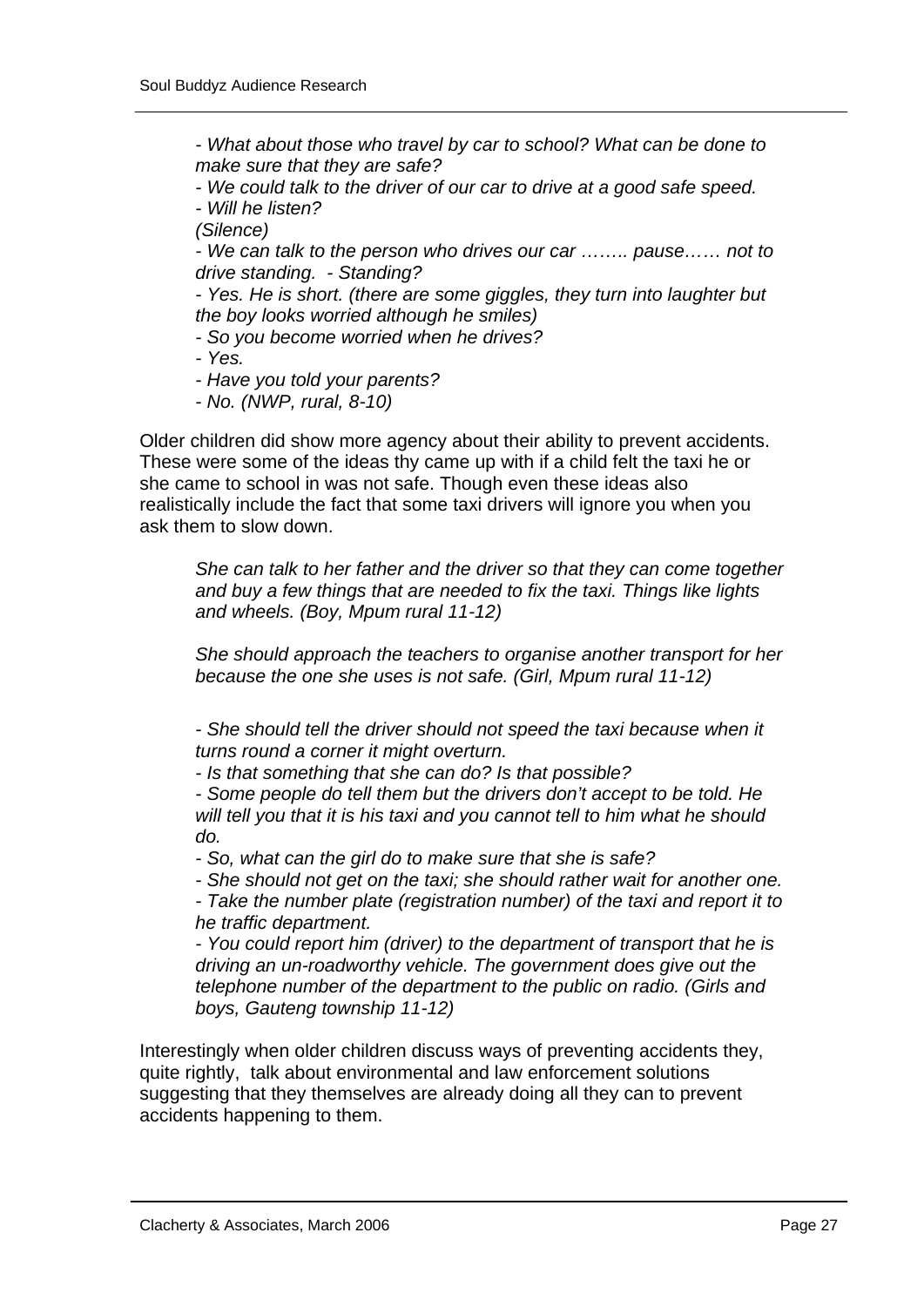*We have talked about the accidents. Do you think that there was a way of stopping those accidents?* 

*The way I see it there was no way of stopping accidents where people were drunk.* 

*Do you think the accident would have happened if those people were not drunk? (A boy in the group asks this)* 

*No. The accidents will happen if there are no road signs.* 

*If the cars did not overtake unnecessarily some of the accidents could be avoided.* 

*I think police should patrol the area a lot because most of the people who are bumped by cars are drunk people.* 

*People should keep to the speed limit and observe the road signs and there won't be accidents.* 

*Traffic cops should patrol and arrest those who are drinking because the law says do not drink and drive. (Girls and boys, Mpum rural, 11- 12)* 

# **4. Analysis**

The 2004 National Household HIV Prevalence and Risk Survey of South African Children (Brookes *et al*) highlights the fact that the majority of children travel to school on foot accompanied by peers and with little adult protection. The study points out that this makes the journey to school one of the most risky things that children in South Africa do. The evidence presented by children in this study corroborates this fact.

The children who participated in this research are well aware of the risks they face from traffic and from violence. This is why so many of them fear their daily journey to school. The number of accidents they witness only serves to highlight for them the danger of the traffic they encounter.

In response they employ a number of protection strategies, most based on a fairly sound knowledge of how to prevent road accidents. Yet, quite justifiably, they also show a measure of powerlessness in the face of danger from traffic.

The research reported on here corroborates much of what is said in the accompanying literature review (Soul City 2005). We see evidence here that "children are especially vulnerable to road traffic injury as their physical and cognitive skills are not fully developed and their smaller stature makes it hard for them to see and be seen." We also see evidence here that in Africa, children are more likely to be hurt as pedestrians and as users of public transport. The work with the children shows too that poorer children are more vulnerable; those that walk to school, those that live in rural areas.

Finally, too even the children point out what is now becoming an accepted approach to prevention of traffic accidents, that road safety needs a broader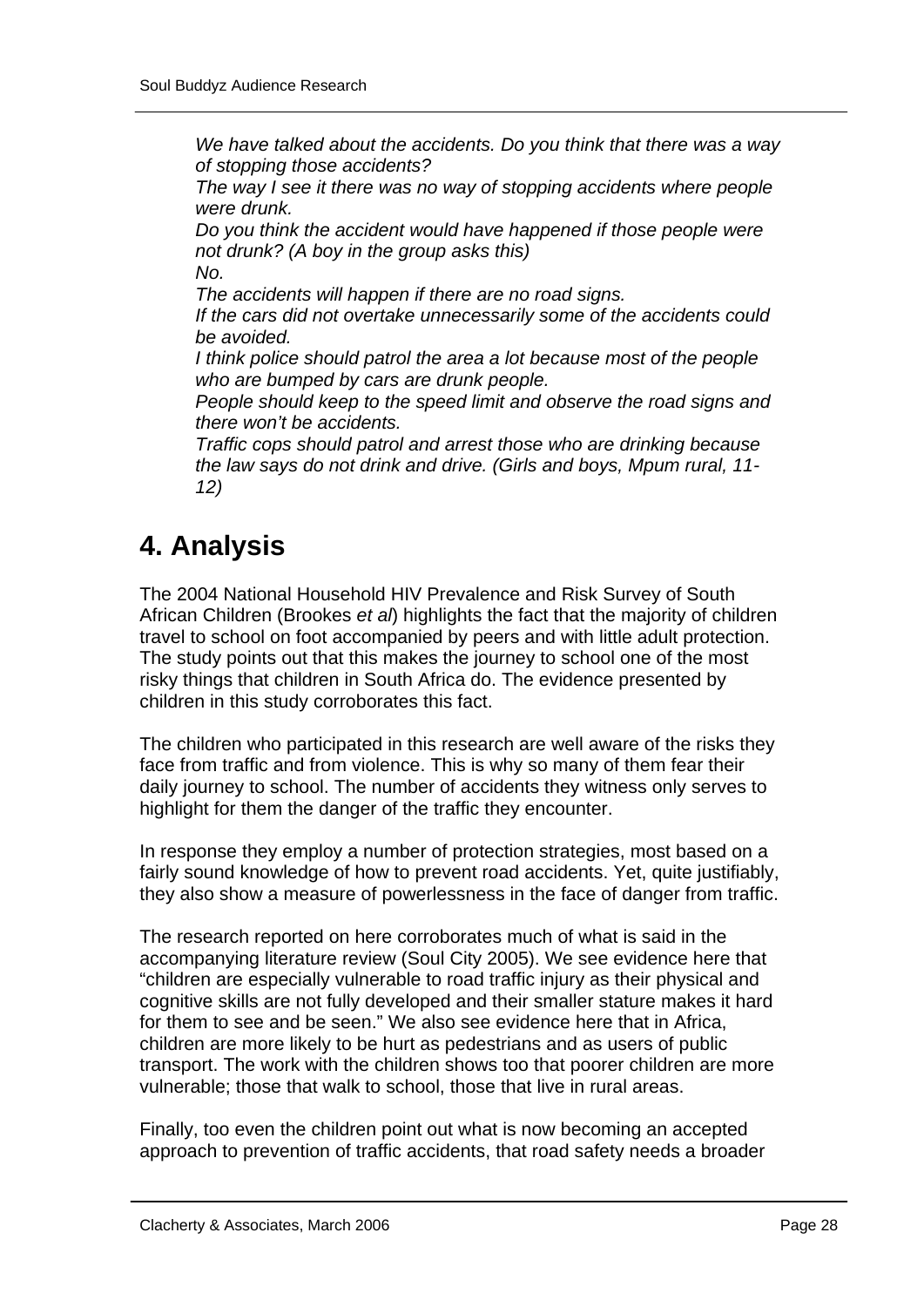conceptualisation as a complex and dynamic development issue. It seems to us that children are presently doing almost as much as they can to stay safe on the roads and it is now up to the adults to "stop speeding and ride a bit careful."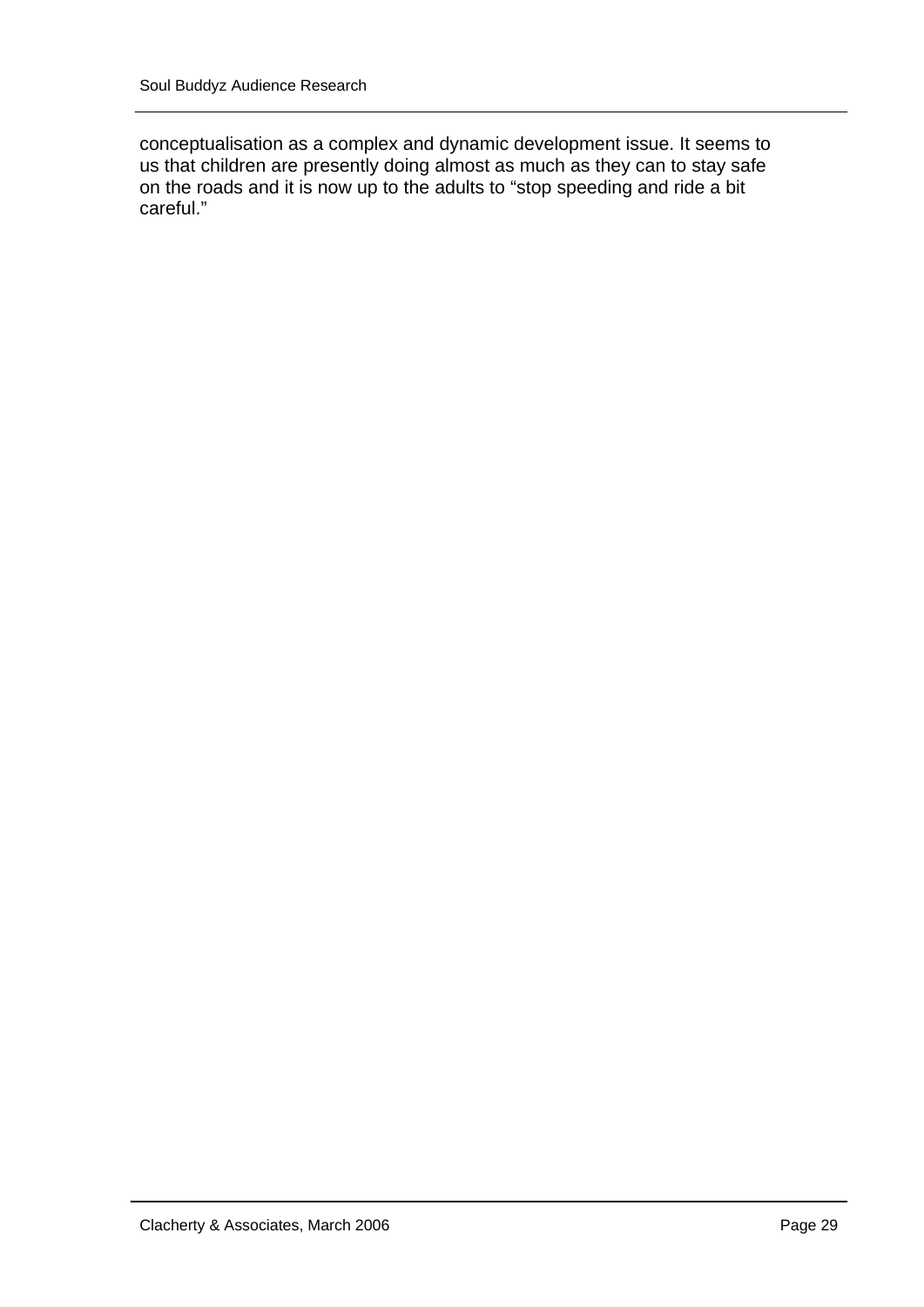### **5. References**

Boyden J. and Ennew J. (Eds.) 1997, *Children in Focus; A Manual for Participatory Research With Children.* Stockholm: Rädda Barnen

Bronfenbrenner, U., 1979. *The ecology of human development. Experiments by nature and design.* Harvard University Press, Cambribge MA.

Bronfenbrenner, U., 1986. Ecology of the family as a context for human development: Research perspectives. *Developmental Psychology*, 22, 732- 742.

Brookes, HJ, Shisana, O. and Richter, L. 2004. *The National Household HIV Prevalence and Risk Survey of South African Children.* Cape Town: Human Sciences Research Council, Executive Summary.

Dawes A. 2000, What happens to children when they participate? Moral and social development, *Children's Participation in Community Settings.* Oslo: ChildWatch International.

Ivan-Smith E. and Johnson V. 1998, The Way Forward. In E. Ivan-Smith and V. Johnson (Eds.), *Stepping Forward: Children and young people's participation in the development process.* London: Intermediate Technology Publications.

Kjørholt AT and Qvortrup J, 2000, Children's participation in social and political change - Western Europe. In *Children's Participation in Community Settings*, Childwatch International Research Symposium: University of Oslo.

Soul City (2005) *Literature review Soul Buddyz. Road Safety Focus on perspective of 8 –12 year old children*. Johannesburg: Soul City